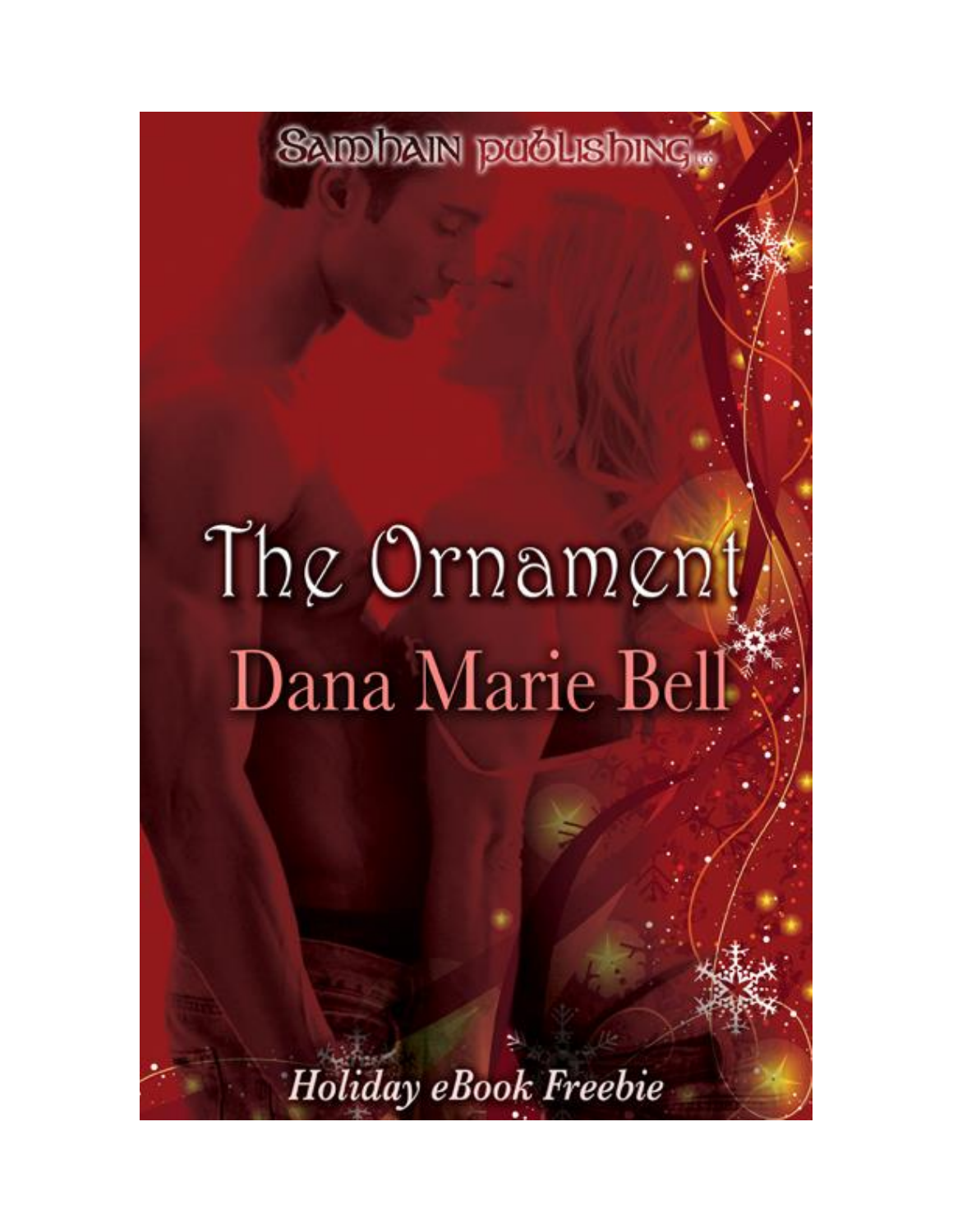The Ornament: Parts One, Two and Three Copyright 2008, Dana Marie Bell Cover Art: Scott Carpenter

This is a work of fiction. The names, characters, places and incidents are products of the writer's imagination or have been used fictitiously and are no construed to be real. Any resemblance to persons, living or dead, actual events, locale or organizations is entirely incidental.

All rights are reserved. No part of this book may be used or reproduced in any manner whatsoever without written permission except in the case of brief excerpts or quotations embodied in critical articles and reviews.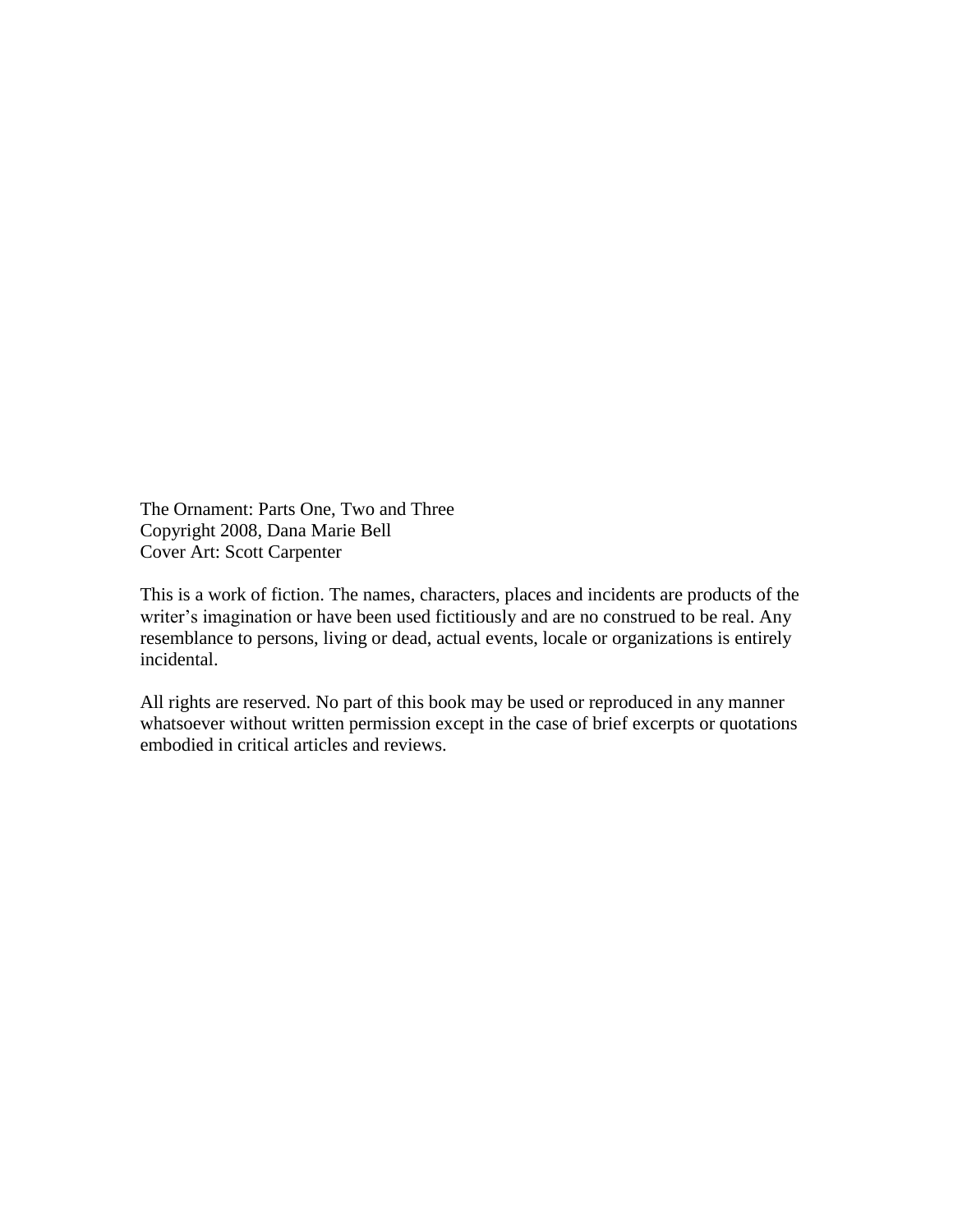## **The Ornament**

### *Part One: Max and Emma*

By Dana Marie Bell

"Oh, Christmas tree, oh Christmas tree, why don't I know the stinking words. Ya dada da, ya dada da, nobody knows the stinking words." Behind her she could hear her partner Becky giggling. She paused in hanging the evergreen garland from the mantle over their fireplace. "Oh please. Do you know them?"

"No. That's why I don't sing it."

Emma shook her head, unable to hide her happy grin. Max had hinted that he had something special he wanted to share with her and she couldn't wait to find out what it was. "When do we close again?"

"Emma!" Becky shook her head. "Christmas Eve is still two days away." "Your point?"

"Didn't you say Max was hinting at something special for then?"

"Yes."

"So why are you so hyper now?"

"Hello! Max and surprises." She finished hanging the garland, tweaking it slightly before stepping back with a satisfied nod. "Last time he surprised me I found myself mated to him and contemplating kitty condos." She tilted her head, studied the garland, and tweaked it one last time. "And because of the mating the surprise isn't going to be something like, 'That chick over there is having my love child', so it can't be bad, right?"

Becky was silent.

Emma turned to stare at her friend, suddenly worried. "Right?"

Becky shrugged her head down.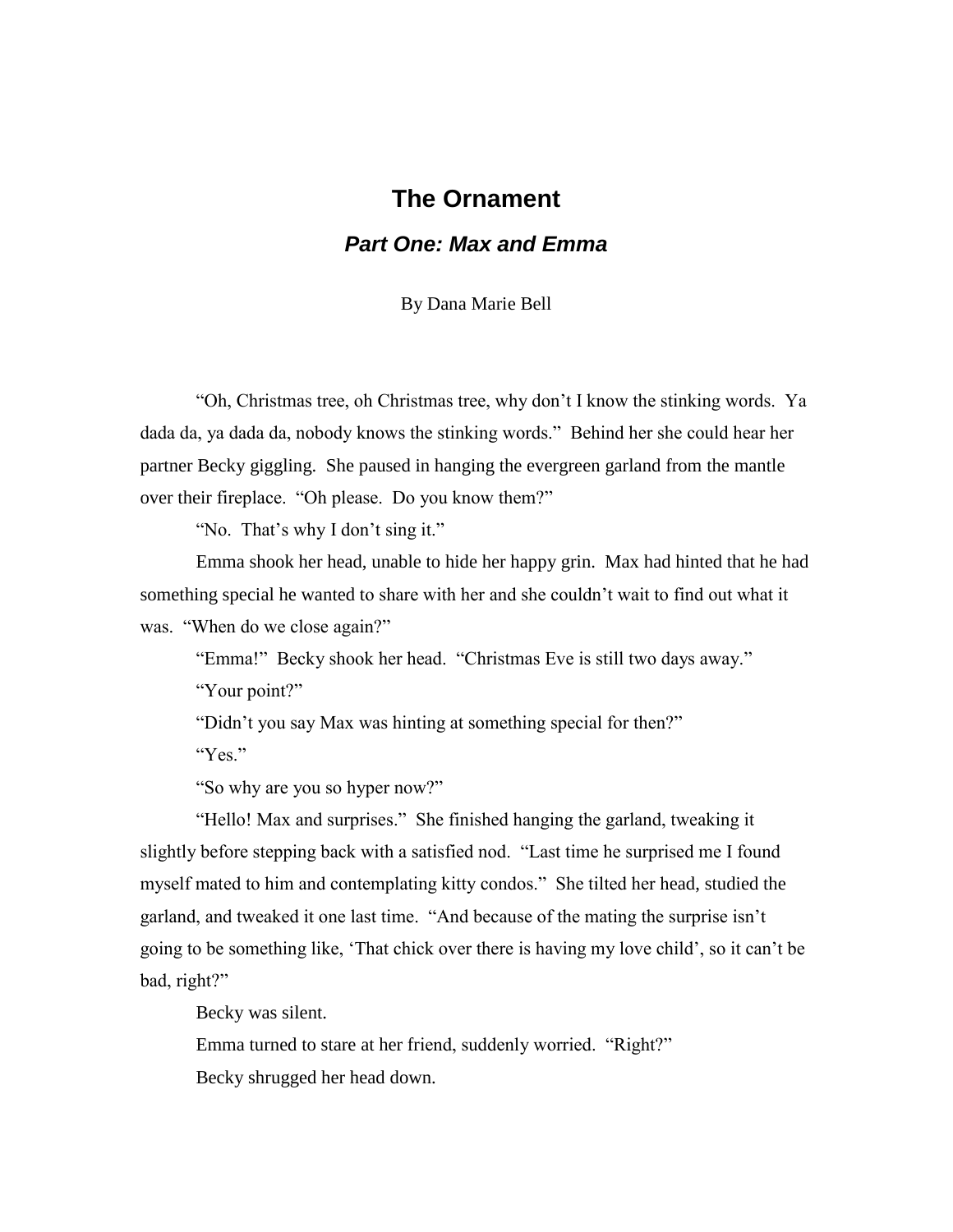"Becks!" Now Emma was worried. Becky looked torn, and guilty as hell. "He can *not* tell me that." *Can he?*

"Oh no! No, of course not," Becky laughed nervously. "No way." She scurried into the back room. "Need more tinsel!"

Emma blinked. Dread settled into her stomach like a lead lump. *Oh, no.* What *was* Max going to surprise her with?

Max stared down at the little black box and grinned. "That should do it."

"Gah, I hate setting these things up." Simon stood, stretching out his back before shaking himself all over.

"But it'll be so worth it once it's done." Adrian handed around coffee, sipping from a steaming mug when each man had his own. "Besides, once you plug it in it's going to look bitchin'."

"You think the girls will like it?" Simon sat down on the step, running his hands around the mug. It was freezing out.

"They'd better." Max picked up the plug. "Ready?"

"Ready."

"Light 'er up."

Max plugged it in.

His house lit up like a gaudy bawdy house. Red, green, blue and white lights twinkled merrily. Rattan deer, their innards lit, moved their heads up and down with mechanical precision. And a blow up snow globe type… thing contained a spinning Santa and blowing paper that was supposed to be snow. He even had a glowing baby Jesus, safe in his plastic manger. "It looks. Hmm."

"Like Rudolph threw up all over your house."

He glared at Adrian. The man was smart enough to throw up his hands and back off.

"Thank God I picked white lights." Simon's head ducked into his coat as a snowball came flying at him.

"Shaddup." Max studied his yard, frowning. "Maybe I went a *little* overboard."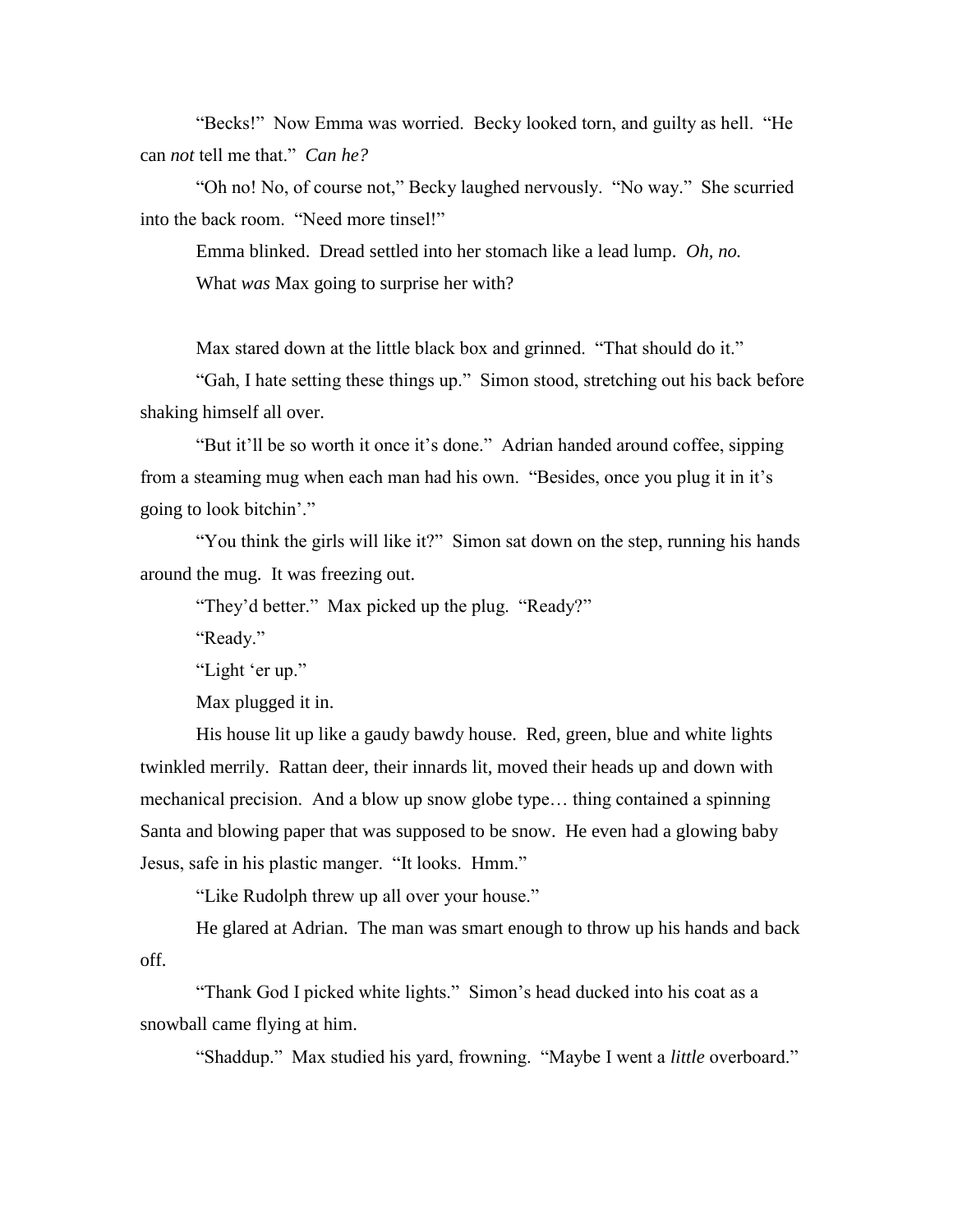"At what point does it go from 'overboard' to 'Kmart blue-light special'? Because I think we're there."

Max turned to Simon and growled. "Asshole."

"Emma might get jealous." Simon batted his lashes at Max, earning himself another snowball.

"We don't have time to fix it now. We still have my place and Adrian's to do."

Max grumbled and headed for his Durango, worried how his Curana was going to react to what he'd done to their house. Emma wasn't exactly shy about letting her opinion be known. He got in the car, following his friends over to Simon's house.

He only hoped she'd be willing to understand what it was he was trying to say. And maybe take some of it down. *It's the six foot tall snow globe. If I remove that, it should be fine.*

*Now to decorate Simon's house.* He patted the bag of colored lights on the passenger seat. *White lights my ass.*

"What the fuck?" Emma got out of her PT Cruiser and stared at the house she now shared with Max. She pulled out her cell phone and called Becky. "Becks?"

"Yes?"

"Santa smoked a reefer and decorated my house."

"What? Hold on, I'll be there in a few minutes."

Emma hung up the phone and stared at her home blinking garishly in the night. She'd envisioned the beautiful old craftsman house in twinkling white lights, a Christmas tree just visible behind the drapes. Perhaps a garland draping the fireplace with two stockings, gold for her, silver for Max.

What she hadn't pictured was a glowing baby Jesus and a scary, half blown up snow globe.

A car door shut behind her. "My God. Who hit the Kmart blowout sale?"

The two women exchanged a look. "Max."

"Oh, my God. Simon and Adrian were spending the day with him." Becky raced back to her car. "I'll call you!"

She waved by as her phone rang. "Hello?"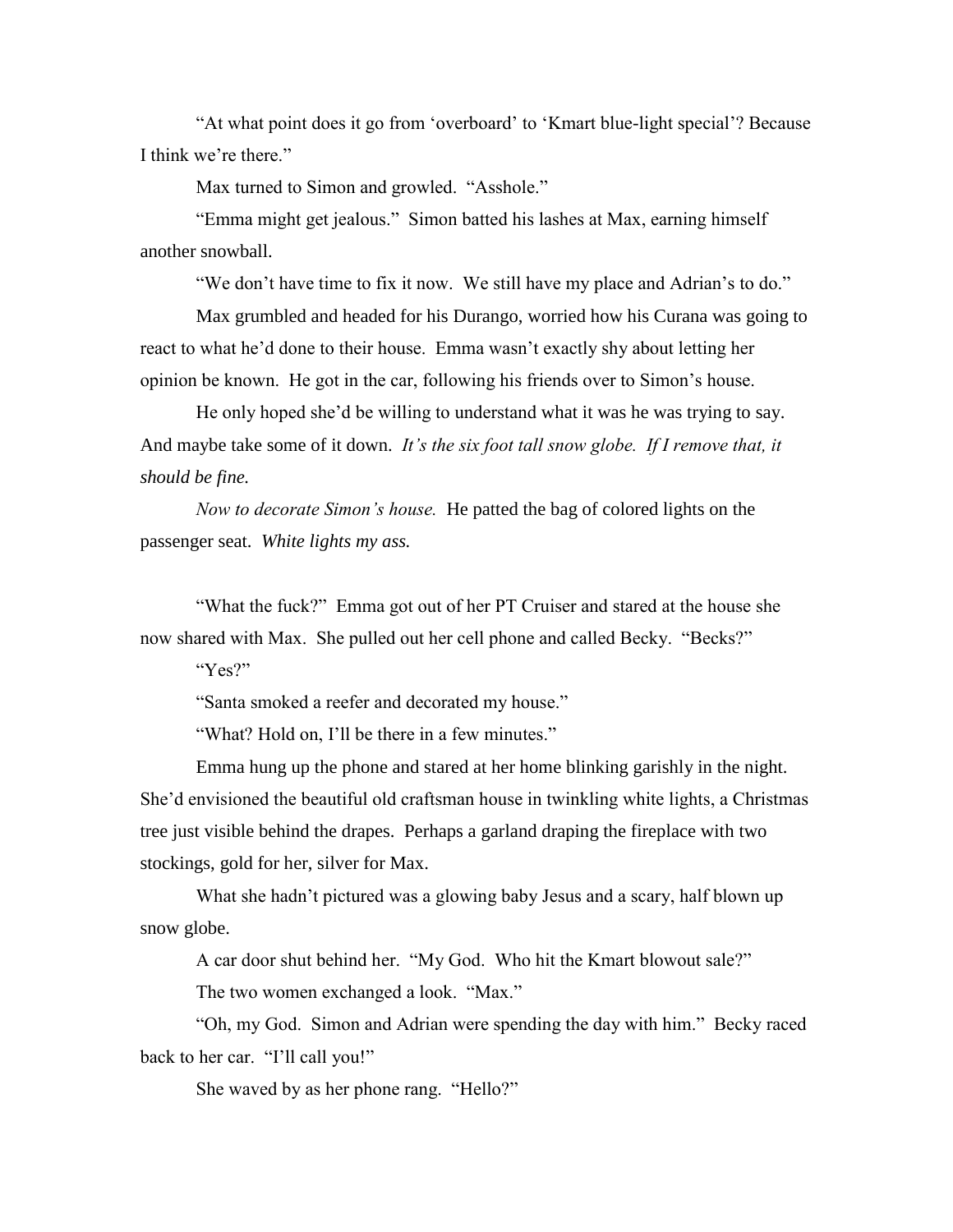"Emma?"

"Hi, Sheri."

"Do you know where the men are?"

"No. Why?"

"I need to kill Adrian."

Emma bit her lip. "Did they decorate your house?"

"How'd you know?"

"Lucky guess." Emma didn't know if she should laugh or cry.

"I need my darkest glasses to look at my front lawn."

"I have a baby Jesus night-light on mine. And I think the space shuttle could land safely on my driveway, it's lit so bright."

"Oh, dear."

Her cell phone beeped. "Hold on, I've got another call."

"I'm going to *kill* him."

"You too, Becks?"

"Yup."

"Sheri too."

"Frank's?"

"On my way." She clicked the phone over and relayed the invitation to Sheri, offering to pick her up.

" $\Gamma$ m in."

Emma got into her car. "Be there in a few." She hung up and pulled away from the house, wondering if Lion-O's dead body would fit in the snow globe.

"What the hell were they thinking?" Becky bit into her burger, a savage frown on her face. Emma wondered if she was picturing Simon's ass.

"That's just it. They couldn't have been." Sheri, the calmest of the three, took a sip of her double-chocolate milk shake. Sheri was legally blind. The fact that she found her mate's house decorations an eyesore said a lot about what Adrian must have done to their home.

"So, what are we going to do about it?"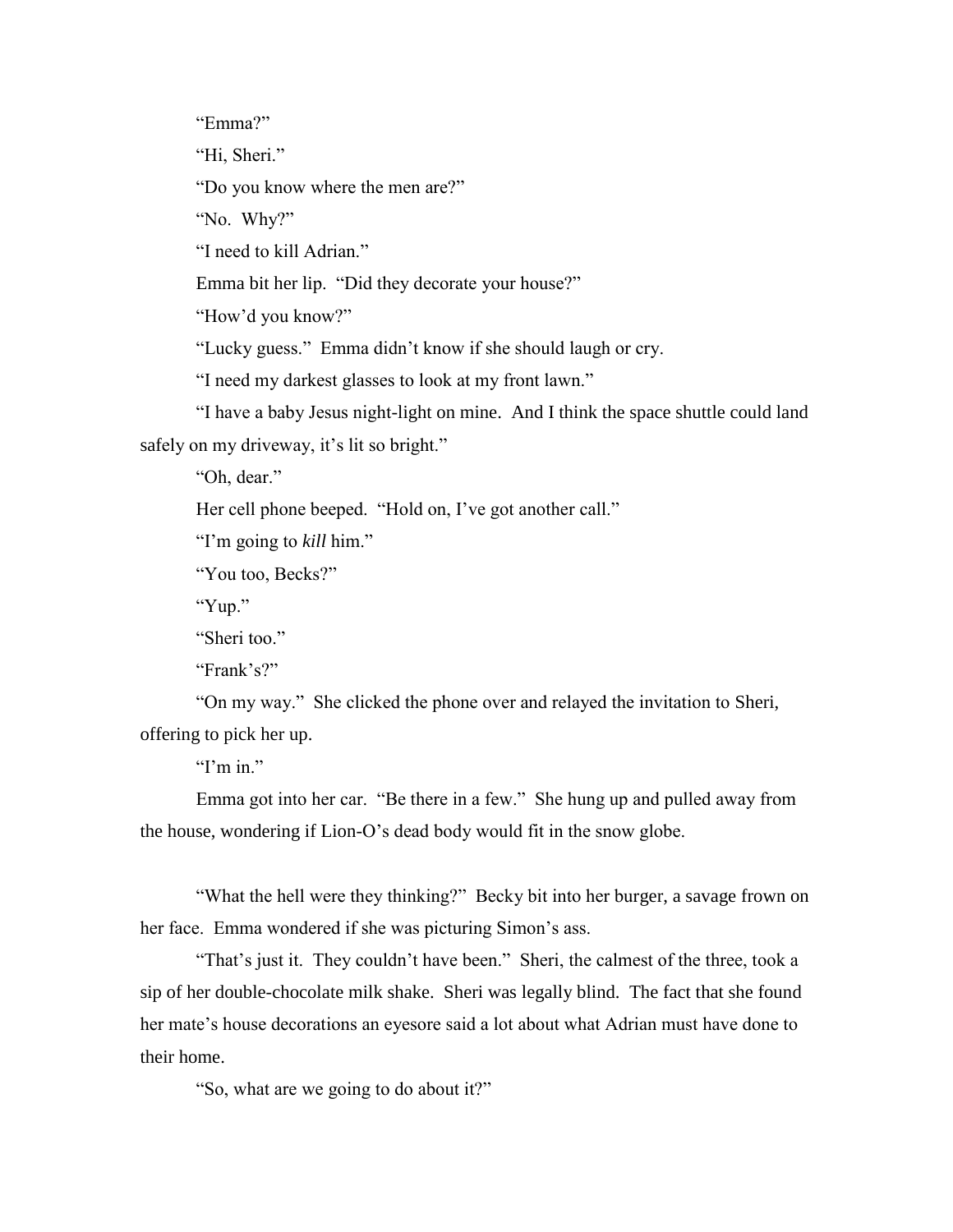"Not a clue."

"No idea."

Emma bit into her own burger, thinking hard. "We could just take most of it down."

"Yeah, but, think about it." Sheri leaned forward, her expression morose. "How long do you think it took them to put all that up?"

Emma and Becky exchanged a horrified glance. "You're right. We should make them take it down."

"No, not that! Do you think any of them would have gone to all that trouble, put all that stuff up, doing three different houses in one afternoon, if they didn't think it would please *us?* They must be exhausted."

Becky collapsed back into the booth. "Damn. She's right."

Emma resisted the urge to bang her head against the Formica table. "Hell." "Yup."

"We have to live with it."

"And next year make sure we put up the decorations."

"Amen." The three women clinked their glasses together.

"Frank!"

"Hey, Emma, what can I do for ya?"

"I, no we, need three to-go orders."

Three bags landed on the table. She looked up at the sweaty, grinning face of

Frank. "Thought you might."

She wasn't here. Her car wasn't in the garage and her purse wasn't on the kitchen counter. Her scent wasn't in the bedroom. "Fuck. Maybe I went too far."

She wouldn't really break out the grapefruit spoon. Would she?

His ears caught the sound of the garage door opening. He took a deep breath, pouring his mate a glass of wine. He stared at the tastefully decorated Christmas tree and sighed. He just hoped it would mellow her mood. If not, he was one dead kitty.

Emma stepped into the kitchen, a white bag in her hand. The scent of fresh burger and fries wafted from the bag, causing his stomach to rumble. "Hey, sweetheart."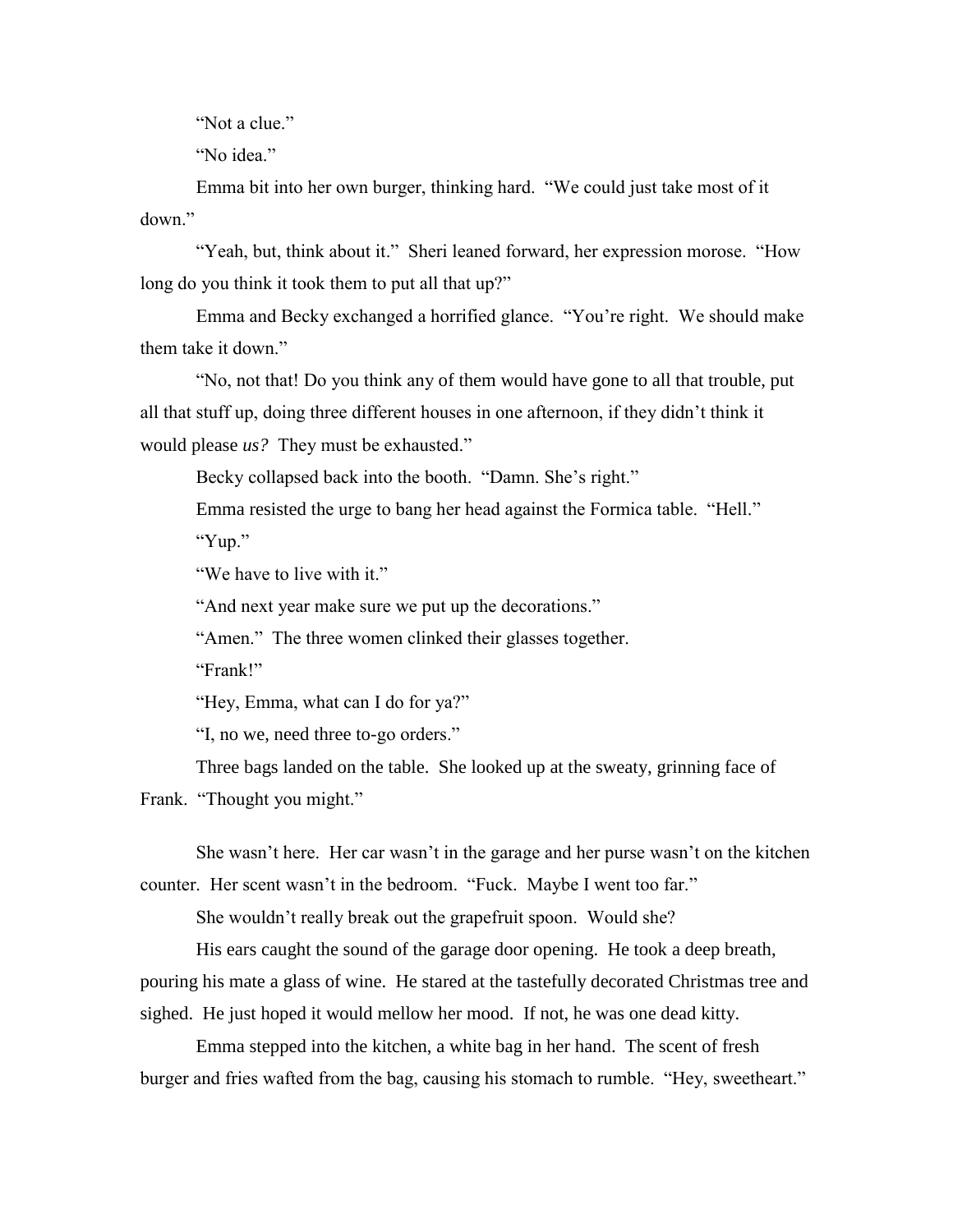"Max."

*Oh, not good.* That careful tone of voice could only mean trouble. "Wine?" He held out the glass, watching as she stepped closer to take it. "Am I in trouble?"

She sipped, putting the white bag in his hands. "I'm not going to lie to you. I thought about it." She headed to the kitchen table and sat, pushing out a seat for him. "But, no." She smiled wearily. "I know how much trouble you went through to do this for me. For us." She laid her hand over his, and his heart stuttered. "But next year you're waiting for us to do it together or there *will* be consequences."

He laughed at her narrow-eyed glare, digging into the bag with gusto. "Yes, dear."

She smiled, sipping her wine as he ate. They discussed their days, hers hectic, his less so. When it came time to relax, he pulled her into the great room.

"Oh, my."

He grinned with satisfaction as she approached the tree he'd set up near the fireplace. The way the house was set up she hadn't been able to see it from the kitchen. He'd decorated it in white and gold, the white lights twinkling softy next to the crackling fire. Two white and gold traditional stockings graced the fireplace, his name embroidered on one, hers on the other. "Oh, Lion-O. It's perfect." She turned on him, suspicion highlighting those pretty brown eyes of hers. "If you can do this, why did you do that?" She pointed out the front window.

"Surprise?"

Her head tilted, obviously confused. But like the cat she was, she was curious now. He settled in on the floor in front of the fire and patted the rug next to him.

"You are up to something."

"What makes you say that?"

"Because I know you, Lion-O. You've got that smug male 'I know something you don't know' look on your face."

That was the joy of having his mate by his side. Even though they'd only been together two months she really did know him, better than anyone alive. He shrugged, trying to look innocent as he sipped at his wine.

"Max."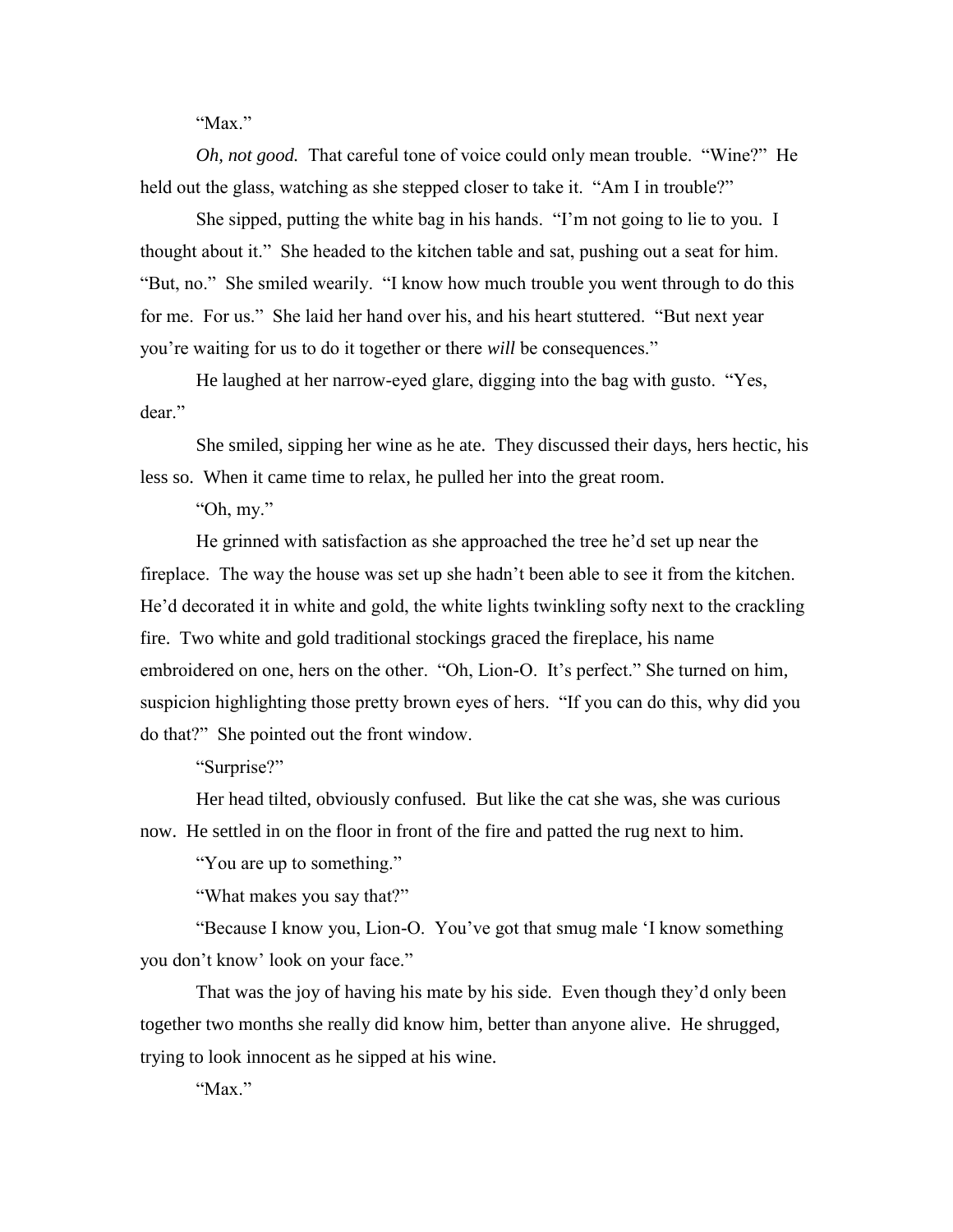He slipped his arm around her shoulders, delighted when she snuggled in to him. No matter how upset she was she always snuggled into him. "What?"

"Is this somehow part of my Christmas Eve surprise?"

He kissed her pert nose. "Why wait for Christmas?" Her eyes went wide as he nodded towards the tree. "There's something special in the tree for us. See if you can find it." He smiled indulgently as she practically ran him over, scrambling for the tree and examining it inch by inch.

"Ah-hah!" She gently pulled a golden glass ornament off the tree. Etched across the front was *Max and Emma 2009*. "Huh?"

"Look closer."

She turned it over in her hands, her fingers stroking the hinges. "Max?"

"Open it."

She worked the latch with shaking fingers. Inside, nestled on a bed of velvet, was a round diamond solitaire.

"Marry me."

She looked up, her eyes dazed, tears pooling. "You already asked me, remember?"

He shook his head. "Not like this." He got up on his haunches, sitting back on his heels. He took the ring out of the ornament, holding it up. "No fire, no wine, no twinkling lights."

"Oh, Max." One crystal tear slipped down her cheek.

He reached over and brushed it away. "An argument in my Durango is not the way I wanted to ask my mate to marry me." He waved his hand, taking everything in that he'd done that day. "There will be times when I annoy you. Times when I aggravate you beyond belief. Times when I go overboard and you want to kill me."

"And times when you touch my soul."

He nodded. "I love you, Emma." He slipped the ring on her finger. "Say yes."

"Oh, Lion-O. You are *so* getting laid tonight."

He threw his head back and laughed as she threw herself into his arms. "That is not a yes."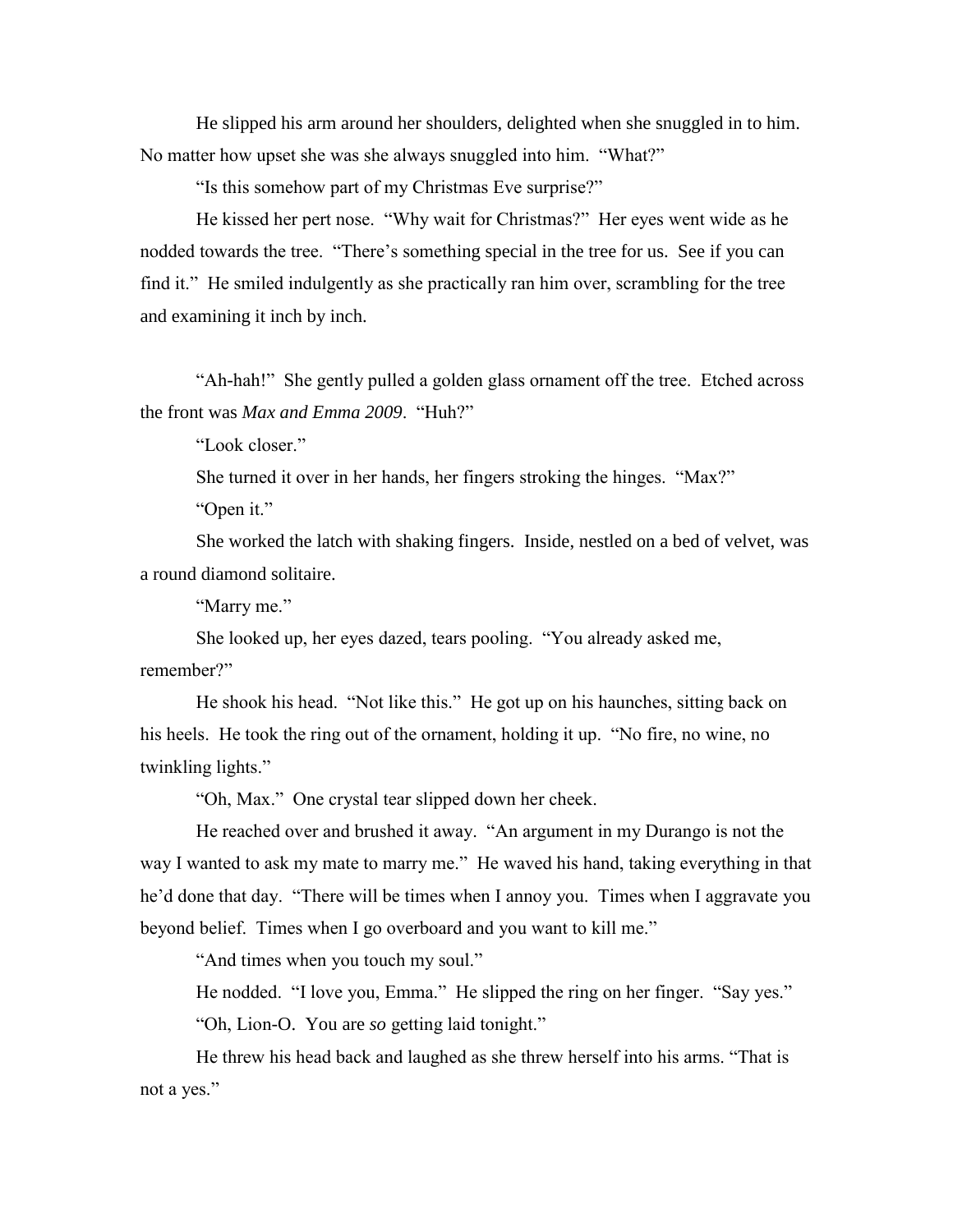"You want a yes?" Her eyes turned gold as she stared up at him through her lashes.

His sunshine-blue eyes turned gold. He licked his lips, the smile still turning up the corners. "Say it, Emma."

She purred, rubbing her breasts against his chest. The diamond ring twinkled in the firelight. "Make me."

"My pleasure."

Emma gasped as Max licked a line up her neck, ending at her earlobe. She clamped her teeth together, determined to play the game to the final, gasping end.

She was going to enjoy having him wring a "yes" from her.

*Making love to this woman just keeps getting better and better.* They'd shed their clothes slowly, his Curana teasing him as the firelight played over her chest. Max nipped at Emma's breast, chuckling softly when she whispered, "Oh, boy." He sipped around her nipple, tasting her, teasing her, but leaving the best part for last.

God, he loved her breasts. He could spend eternity with his face buried between them.

"Are you a dog or a cat?"

He glared up at her, his nose buried in her cleavage.

"You're snuffling."

His head popped up. "I am not!"

"Are so!"

"Am not." He took a deep breath. "I'm enjoying my mate's endowments." "You're drooling is what you mean."

"I do *not* drool."

She shrugged, her delectable breasts bouncing. "If you say so, Lion-O." She gave a delicate yawn. "Let me know when you're done admiring my assets." Her eyes closed, but her mouth was curling at the edges.

*Oh, no you don't.* Max tickled Emma, loving the way she squealed and squirmed under him. Love and laughter lit those dark eyes of hers, a sight he never grew tired of. "Still feel like sleeping?"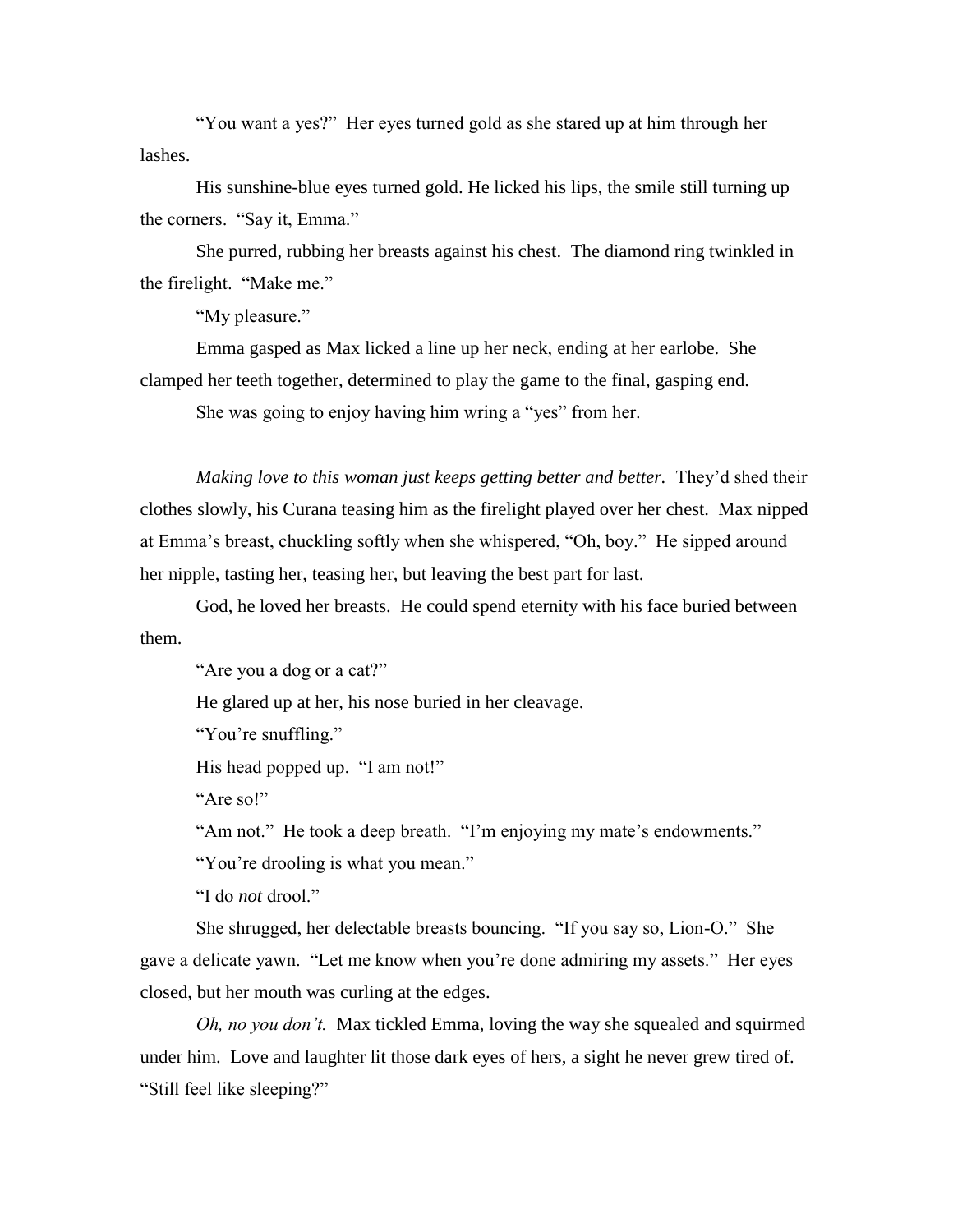Before she could answer he licked roughly at one pouty nipple. "Uh…"

"Take your time." He sucked the bud into his mouth, strumming it with his tongue.

"No. No, I'm awake."

She sounded breathless. *Good.* "Glad to hear it." He switched to the other nipple, giving it the same treatment.

And then she did that thing that always managed to drive him wild. Her head tilted back and to the side, baring her throat, her arms over her head. The vulnerable submission in the gesture always managed to bring the beast out in him.

He watched as her chest bowed, offering her breasts to his mouth. He took advantage, feeding from them, his fingers delving into the wet heat of her pussy. Her hips arched, accepting his invitation as he fucked her with three fingers.

She was moaning, biting her lip, on the edge of orgasm.

He stopped, pulling his fingers from her wet core and his mouth from her breast. "Do you have something to say to me?"

Her golden eyes narrowed. "Fuck me."

He chuckled, delighted at the demand in her tone. "Not quite, my Curana." His fingers stroked her clit and she groaned. "Well?"

"Fuck you?"

"Soon." He lined his cock up with her opening. Taking himself in hand he stroked the head up and down her slit, hissing at the sensation racing down his spine. "Well?"

"Fuck *us* sounds schizophrenic. Either that or ménage a trois-ish."

He growled, sliding the head of his cock into her pussy. "No ménage a trios-ish." "Okay."

He began sliding into her with a shallow series of thrusts, never completely entering her.

She whimpered. "Please?"

"Please what?"

She growled, grabbing him by the ears. "Please fuck me before I break out the grapefruit spoon!"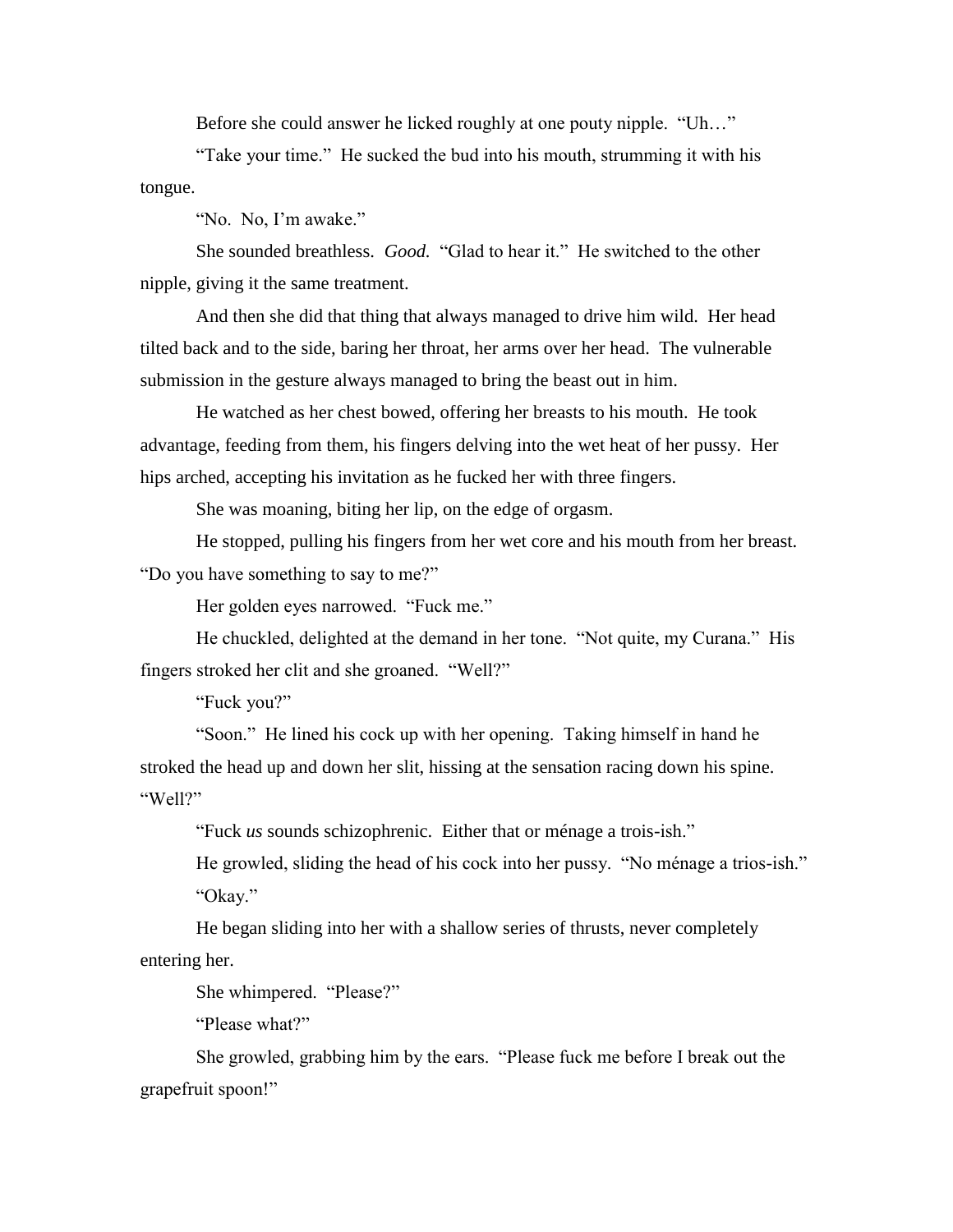He threw his head back and laughed, slamming into her so hard his balls slapped loudly against her ass. "God, I love you."

She snarled, bucking her hips. "Now, Lion-O."

"Anything for my Curana." He began fucking her in quick, hard jabs, no longer in the mood to play. He was much more in the mood to come.

But not before he got her to say the words. He reached down, stroking her clit in time with his thrusts, pushing her back to the edge of orgasm.

"Yes! Oh, God, yes!"

The feel of her coming around him drove him over the edge. His teeth pierced his mark on her neck, sending her even deeper into the spiral of her orgasm. He poured himself into her, her spasms wringing every last drop from him as stars burst behind his eyelids.

He collapsed on top of her, panting, exhausted, and loving the feel of her still quivering around him. She was the miracle he'd never thought he'd find.

Emma stroked her mate's sweat-damp hair. "Yes."

Max smiled against her neck, purring.

"By the way, don't you think shoving a light bulb up baby Jesus' butt and plugging it in is just a *little* sacrilegious?"

*"Emma!"* She giggled. *Oh yeah. Life is* very *good.*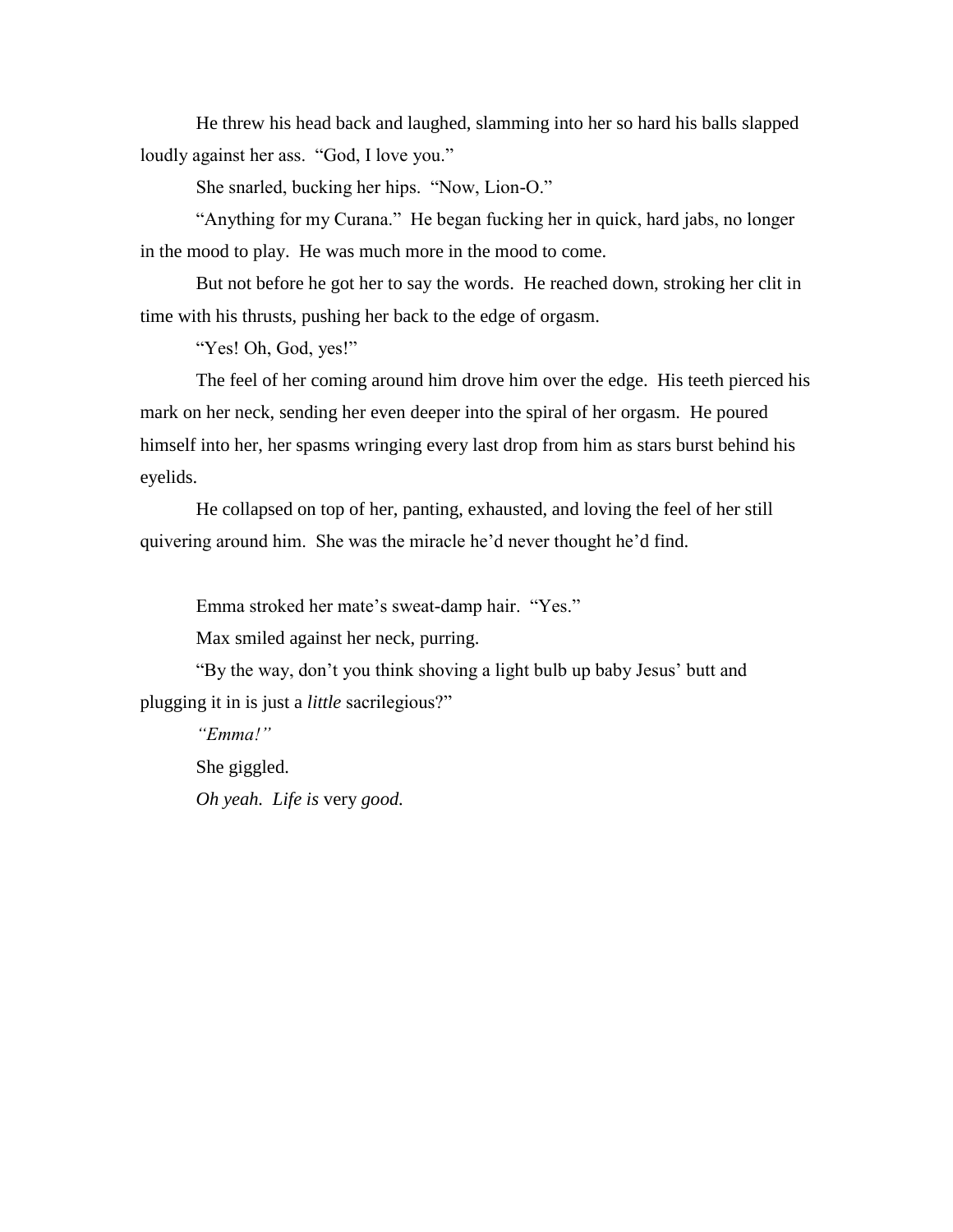## **The Ornament**  *Part Two: Simon and Becky*

By Dana Marie Bell

"Holy crap. I didn't think it would turn out like *this*."

Simon stared at his house, glaring at the massive amounts of colored lights Max had snuck up on the roof. "And since when am I Jewish?"

"What?" Max finished boxing up the leftover lights, shoving them into the passenger seat of his Durango. Simon had no doubt those lights would wind up all over Adrian's house.

"Isn't that a Star of David on top of my house?"

Adrian nodded. "Yeah. Isn't Becky Jewish?"

"Uh, no."

Adrian shrugged. "Oh. Sorry."

"I don't know why you're complaining." Max shoved the box into the trunk of Adrian's car, stretching his back out when he was done. "You saw what we did to my house."

"Yeah, but that was *your* house. And at least there we got the religion right." He stared at the light up animals decorating his lawn. Becky was going to kill him over the giraffe alone. "Maybe we should take the giraffe down."

"Why?"

Simon turned and stared at Adrian. Didn't the man *know* her? "Because Becky is going to shoot me in the face with a bazooka, that's why."

Adrian slapped him on the back, no doubt trying to make him feel better. " Becky doesn't have a bazooka."

Simon stared at Adrian. "You really *don't* know her, do you? For this, she'll go out and find one."

"Bwacawk!"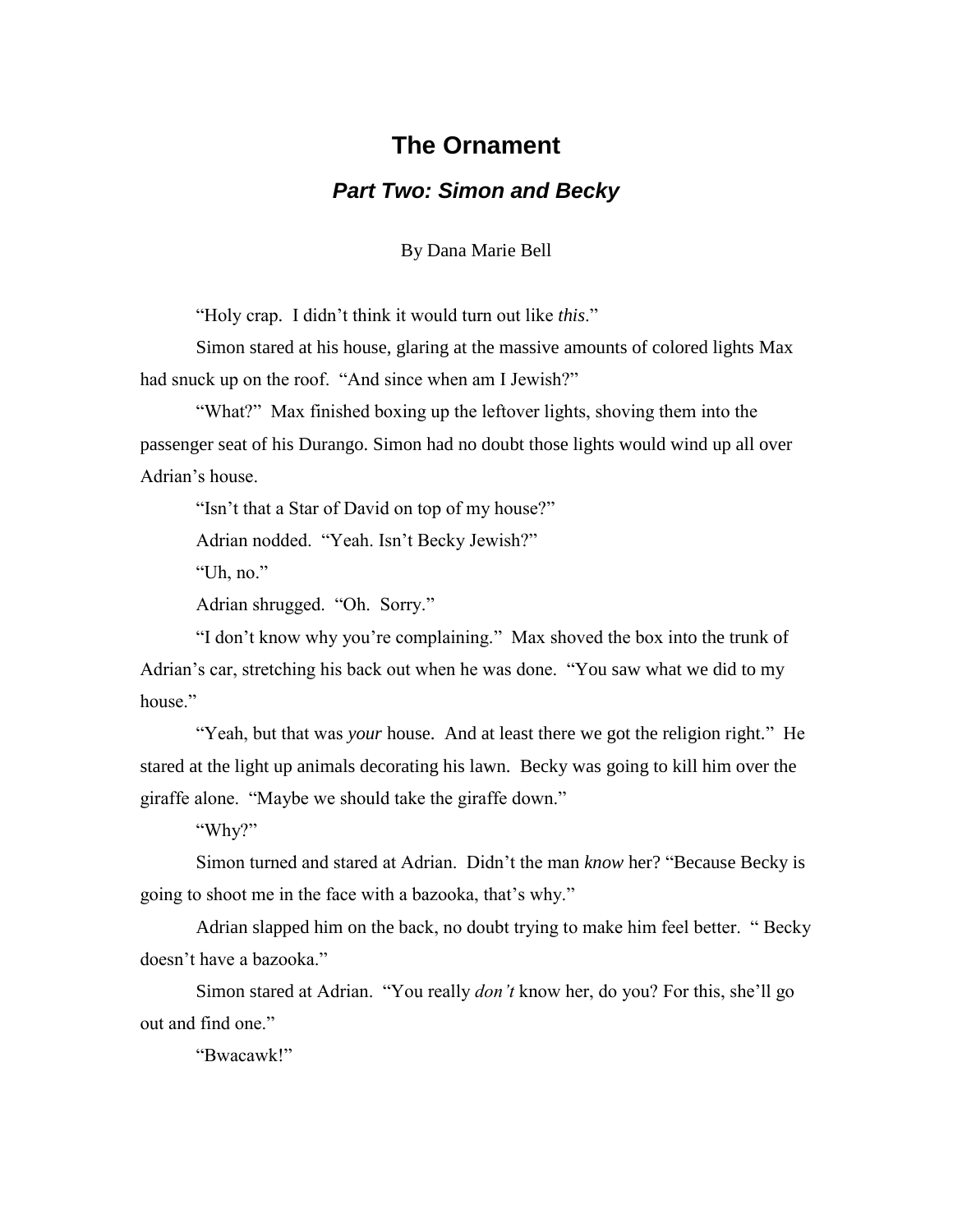Simon glared at Max. Max had his thumbs tucked in his arm pits and was flapping his elbows. "You did *not* just call me chicken."

"Aw, who's afraid of his widdle mate?"

Simon snickered. "You are."

Max stopped, looking concerned. "True." He shook himself. "Too late now, though."

"Well, I don't know about you two but I'm ready to go do my house." Adrian rubbed his hands together. "I can't wait to see Sheri's face when she gets a load of the penguin Ferris wheel."

"Let's just hope the women don't bury us under it." Simon walked towards his truck, ignoring the shuffling feet behind him. "C'mon, wussies, let's go get this over with." *Because we may not live long enough to give the girls their real presents.* 

Becky answered her cell phone before it had finished ringing. She was just turning down the street, heading towards the house she shared with Simon.

"Becks?"

*Emma! Guess she found her surprise.* It took every ounce of her willpower not to snigger. "Yes?"

"Santa smoked a reefer and decorated my house."

Becky bit back a laugh. "What? Hold on, I'll be there in a few minutes."

She turned her car around and headed for Max and Emma's house. She already had a clue what she would find. Simon had filled her in a little bit and told her how to react.

Watching him craft the special ornament for Max's Christmas tree had been a rare treat. Simon didn't often allow her into the furnace, but that day he'd made an exception. Those large hands of his had shaped the globe, his dark eyes intent on what he was doing. Watching him etch the glass and adhere the curlicues, surrounding the pair's name, had been an incredible turn-on. And she'd thanked him in the best way possible, too. She tingled all over just thinking about how they'd made love that night.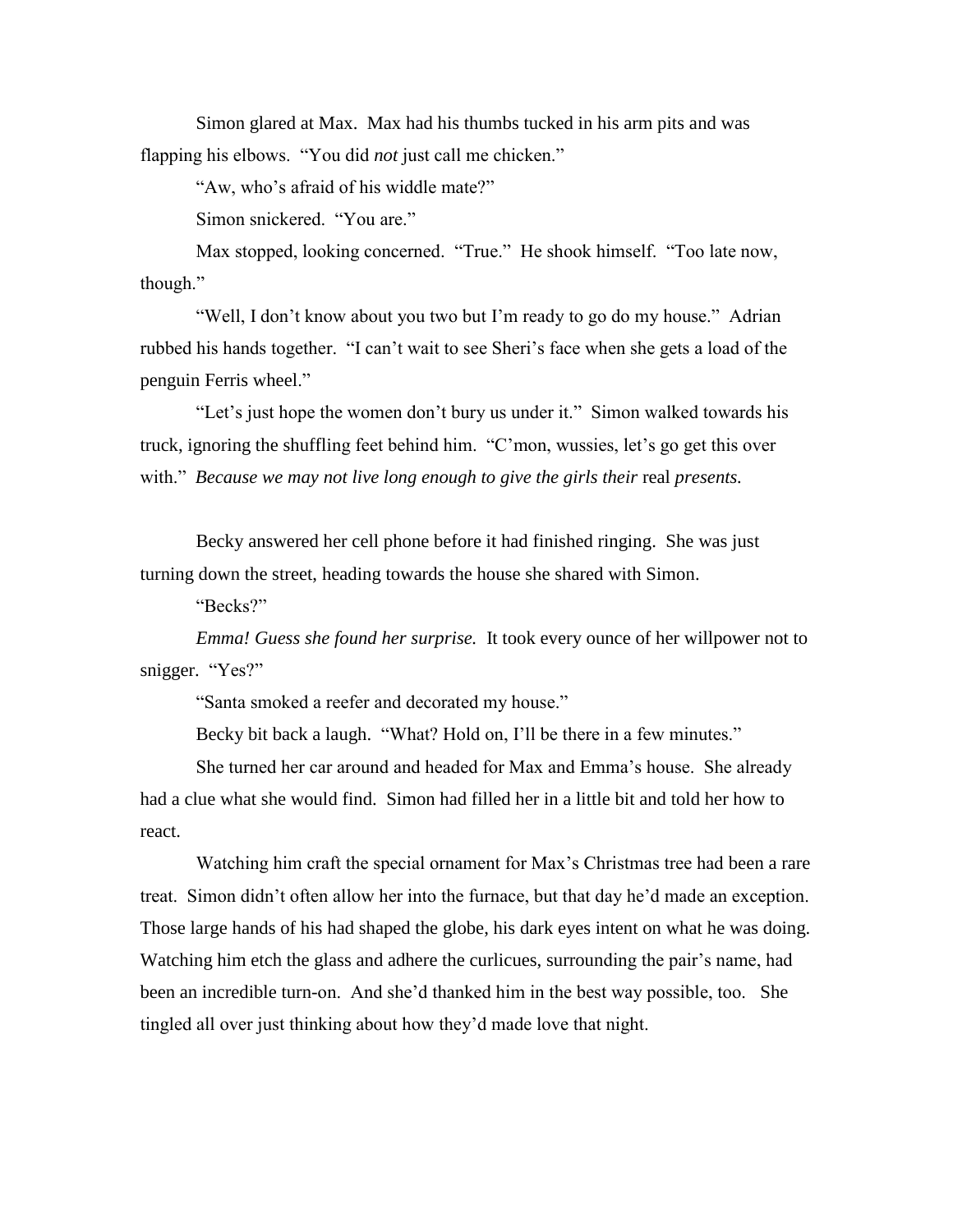She pulled up outside what used to be Emma's stately house. She could barely contain her giggles at the sight of the glowing baby Jesus and the light up snow globe. "My God. Who hit the Kmart blowout sale?"

The two women exchanged a look. "Max."

*That's my cue!* "Oh, my God. Simon and Adrian were spending the day with him." Becky raced back to her car. "I'll call you!"

Of course, she wasn't planning on calling. She figured Emma would be too busy chewing a certain cat's ass, right before said cat chewed back.

She turned down her street once more, glaring at the garish lights someone had put up along their house. *Might as well light the roof with "Santa Park Here". Sheesh.*

The closer she got to home, though, the lower her heart sank. The overly bright house looked suspiciously like... *No. Oh, no. He wouldn't.*

He had. Light up animated animals were dotted all over her lawn. *The circle of life has apparently found our power outlet. And why the fuck is there a Star of David on my roof?* She wasn't exactly the most church-going member of the community, but you'd think Simon would know what religion she was. After all, she knew exactly who was going to officiate at his funeral.

She picked up her cell phone and called Emma. "I'm going to *kill* him."

"You too, Becks?"

"Yup."

"Sheri too."

*What?* This little joke had gone a bit too far if they'd done the same to Sheri and Adrian's house.

Becky checked the clock. *Damn. Need to eat.* Simon was relentless about making sure Becky ate at appointed times, thanks to her hypoglycemia, but hell if she was going to be here waiting for him with a home cooked meal. Not after that... *travesty* on her front lawn. She wasn't even going to go into the fact that he'd set up some sort of sound system and was playing Oy To The World at top volume. "Frank's?"

"On my way." Emma hung up.

Becky glared at the six foot tall light up giraffe. "Oh, Garfield. You are one dead kitty."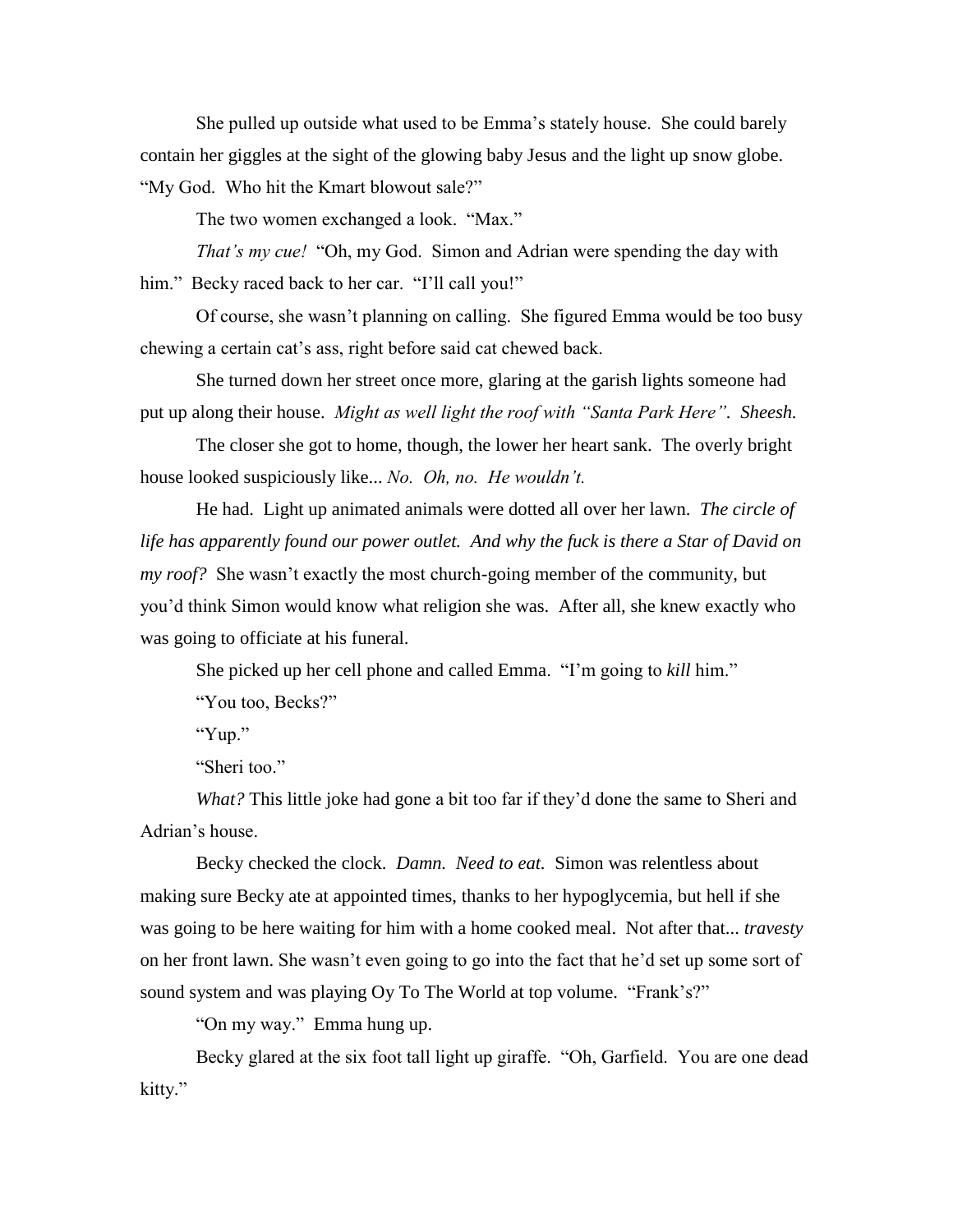She ignored the little voice in her head that asked how many ornaments Simon had made. He'd spent at least a couple of days in the furnace without her. Could he have…?

She wasn't about to hope for that. Not yet, anyway. It was way too early in their relationship for Simon to have made her one of *those*.

Wasn't it?

She pulled her VW Beetle into the driveway, wincing at the electric menagerie on her front lawn. Dinner had gone a long way to calming her down, but just hearing Here Comes Santa Claus sung by the Chipmunks was enough to set her off again. She did her best to ignore it as she opened the garage door, pulling the Bug into the space next to Simon's big truck. *Good. He's home. I can kill him now.* Her hands shook as she turned off the ignition.

#### *How many?*

She went into the house and headed straight for the great room. And then stopped dead, stunned.

Becky stared at the red and green Christmas tree, her jaw hanging open. He'd decorated it in delicate hand-made glass ornaments she just knew he'd made himself, making it that much more precious to her. Crisp white lights lit clear red and green bulbs graced with lacey gold filagree. Pale crystal drops, light red and pale green, sparkled in the twinkling lights. The entire tree was a testament to Simon's artistic senses. A glass and gold star sat atop the tree, a steady light shining through it.

His work was always so gorgeous. Her heart ached at the thought of all the work that had to have gone into each and every decoration, even as it sank over the knowledge that he probably hadn't made *them* a "special" ornament.

The man himself sat on the sofa, a smirk playing around his lips. "Welcome home, sweetheart."

"Simon."

"What?"

She stared at the big. "Were you guys drunk when you did the front lawn?" "Nope."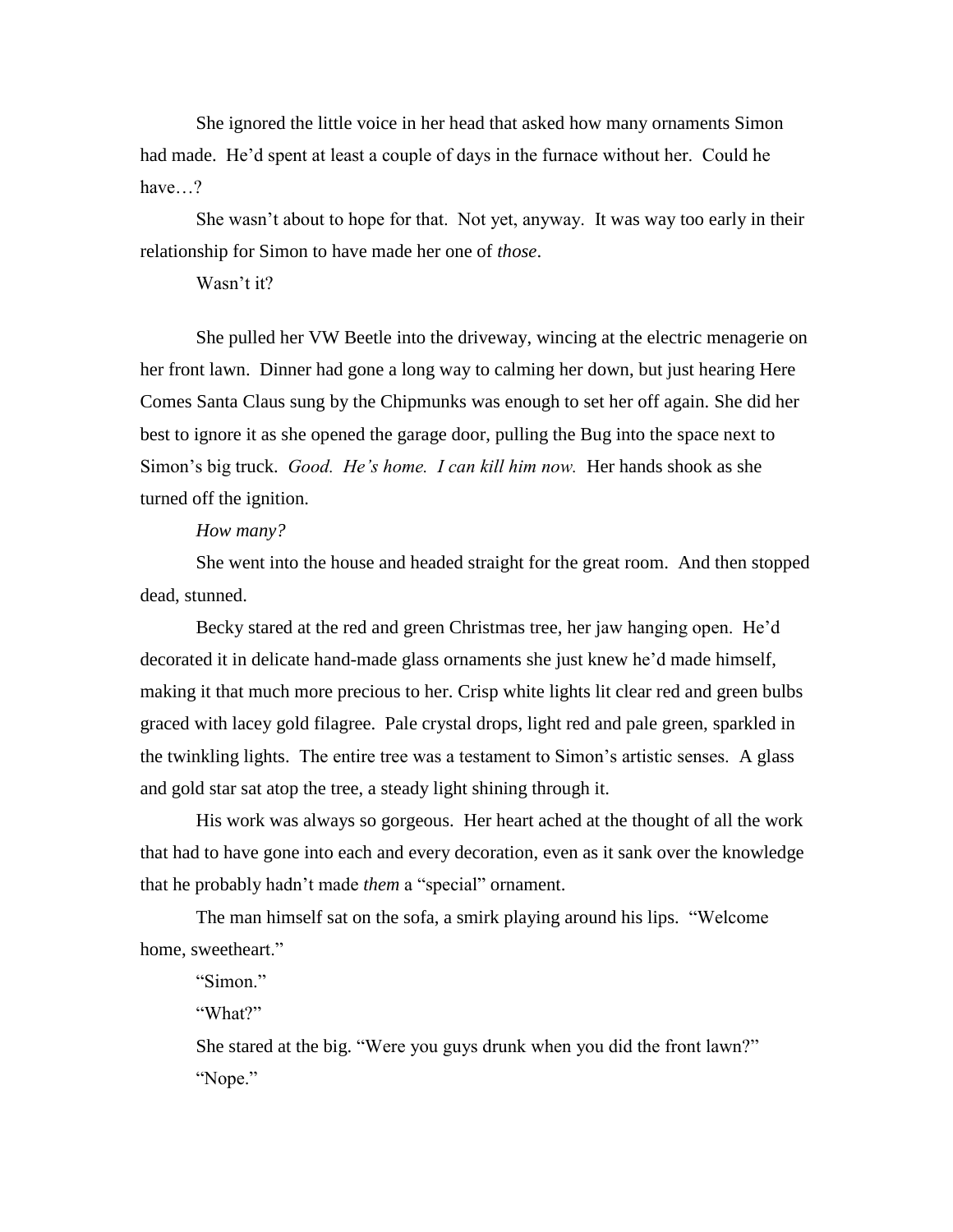"Then could you please explain what happened?" *Because "what happened" was only supposed to have happened at Emma's.* Becky knew what Max was up to, but since when had Simon decided that three and a half foot light up elephant looked *good*? And she just couldn't bring herself to look at the four foot tall light up giraffe in the Santa hat.

He got up and stared at the front lawn where blinking penguins danced around light up presents, dancing to a jaunty Chimpunk Christmas. "What's wrong with it?"

*"Simon!"*

He gave her big brown eyes, pouting a little. "You don't like it? I worked so hard on it."

She ground her teeth together. "I love it."

He grinned, crossing the room to pull her into his arms. "Liar."

She blew her curly hair out of her eyes. "Well, the tree is gorgeous." She looped her arms around his neck, offering her mouth up for a kiss.

He took her invitation, kissing her sweetly. "Well, the front lawn was the bad surprise. Want the good one?"

She gasped, putting her hand dramatically to her chest. "We're pregnant?"

He went white, his face lit up by trepidation and hope. "We are?"

She gulped. *Wow, I didn't realize he wants kids already.* "No."

He slumped. "Are you trying to kill me?"

"Surprise!"

He rolled his eyes. "Do you want your present or not?"

Her eyebrows shot up. "Present?"

He leaned over her. "It's better than chocolate."

"There's only one thing I can think of that's better than chocolate, and I'm not sure you're getting it until you clean up the front yard." *Liar.* One look at the tree had guaranteed him pretty much anything he wanted, despite the front lawn.

His hand stroked her ass, pulling her into him. His dark eyes sparkled with gold flecks. "You sure about that?"

She glared at him even as her heart leapt. "What are you up to, Garfield?" *Because if he's up to what I think he's up to…*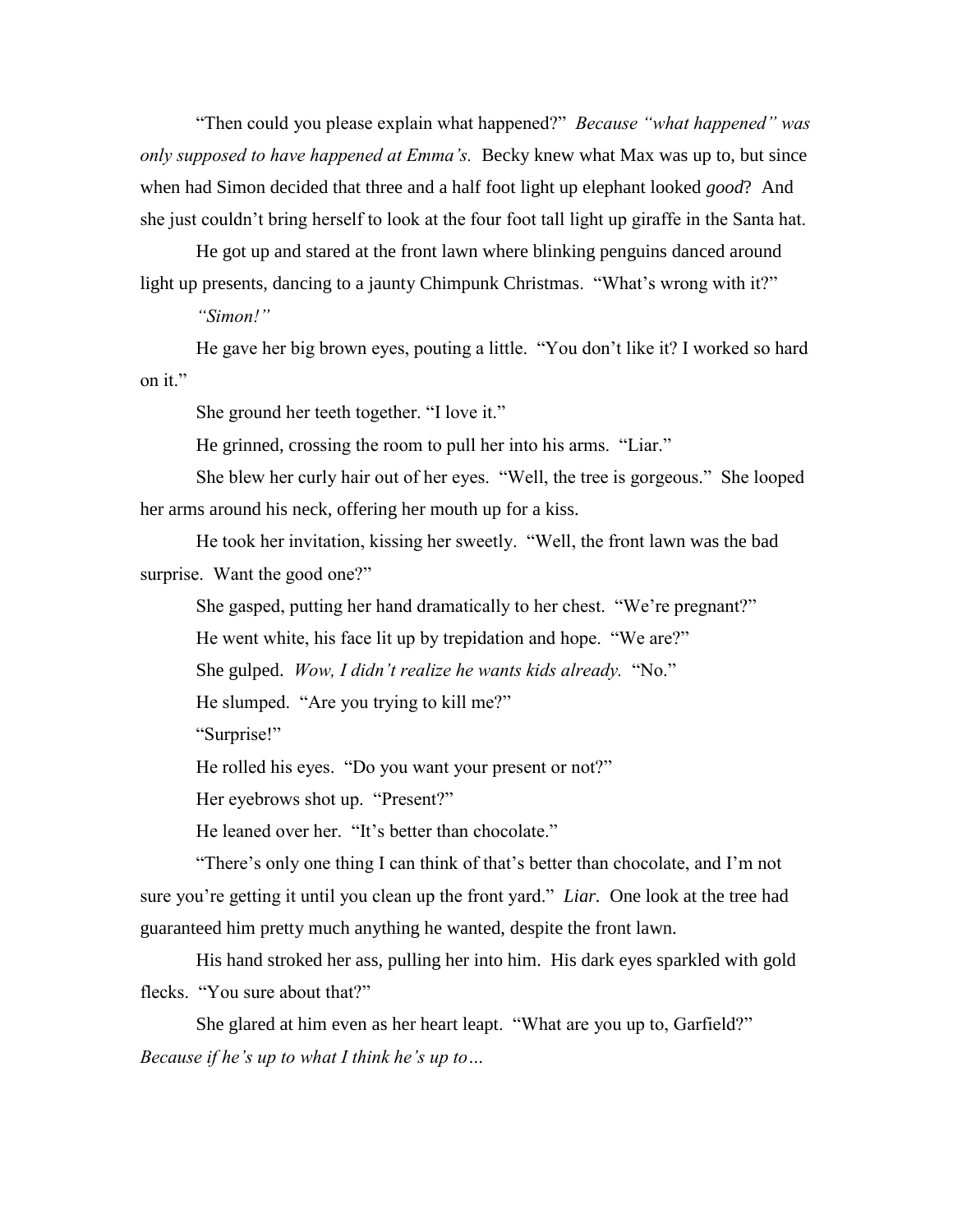He let her go, crossing his arms over his chest. "I left you something on the tree. It's round and shiny and shaped like a ball. Think you can find it?"

"Ha ha."

He stared at her, one dark brow rising in challenge.

"You're serious?"

He nodded.

She turned and stared at the tree. "You made us one of the ornaments."

"Smart girl. Think you can find it?"

She rolled up the sleeves of her sweater and dived for the tree, ignoring his chuckles.

It didn't take her long to find the one golden ornament on the tree. The outside had *Simon and Becky 2009* engraved on it. Little gold hinges and a golden latch let her know the ornament was made to be opened. She dropped to her knees, cradling it like the precious gift it was, a tangible sign of his love, made by his own hands. "Oh, Simon." She smiled up at him, loving the soft look in his dark eyes.

"Open it."

She flipped the latch with shaking hands. Inside, nestled on green velvet was a white gold and diamond ring. It was a beautiful, vintage looking ring, with pave set diamonds and ivy leaves engraved on the band. "Oh."

She looked back up to find him kneeling next to her. "Better than chocolate?"

"Yes! Yes yes yes!" She threw herself into his arms, hugging him tight.

"I haven't asked yet." She could hear the laughter in his voice.

She pulled back. "Has that ever stopped you before?"

His grin heated. He leaned in and kissed his mark on her neck, the mark he'd given her without asking permission. "No."

"That's okay though." She closed her eyes, preparing herself for the feel of his teeth. "Sometimes it's good to ask."

She gasped, shuddering, as his teeth touched her skin, his body bearing hers down on the floor. *You know what? It can wait.*

And then his teeth were piercing his skin and she couldn't think at all.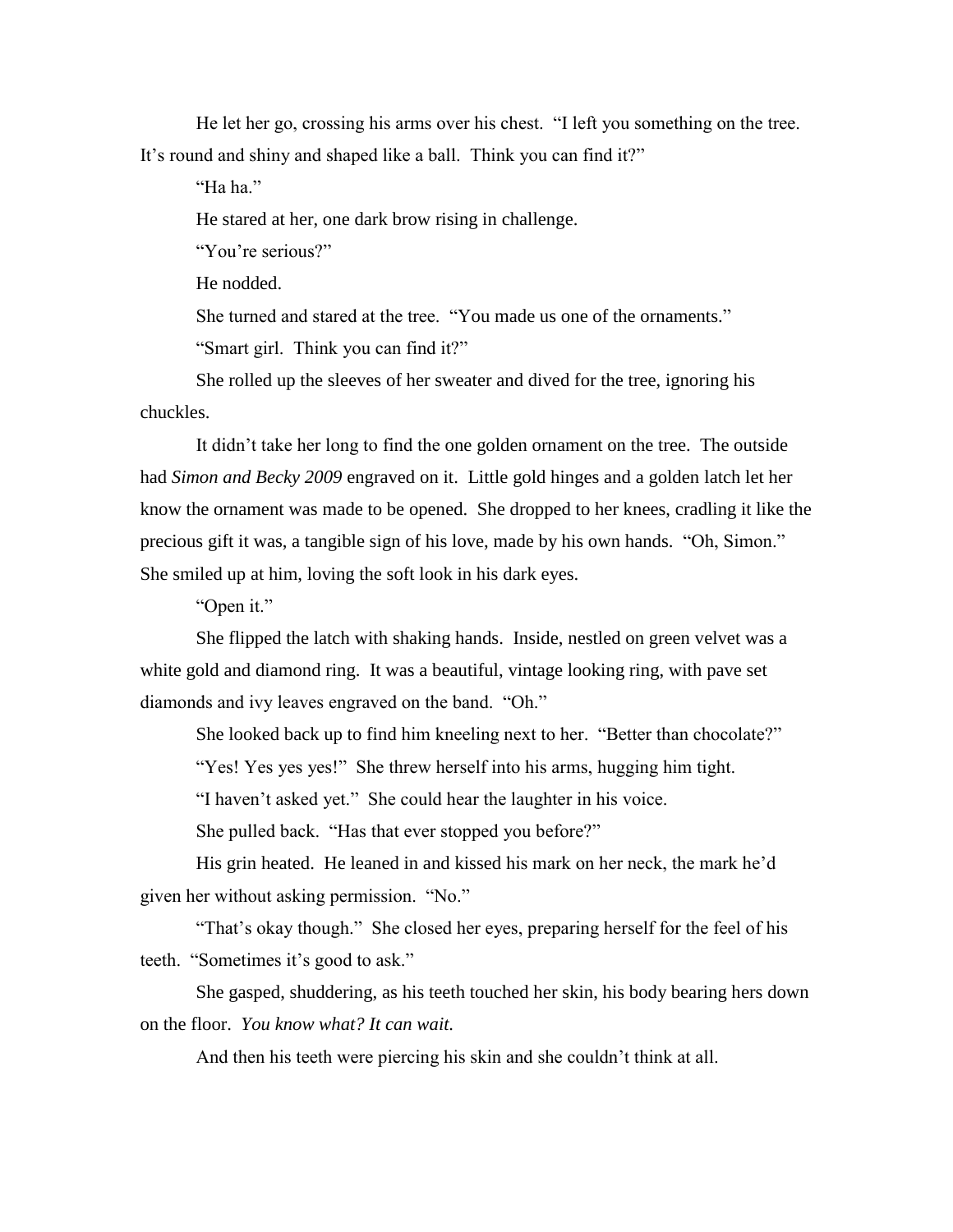She shuddered beneath him as his teeth pierced her skin. The low moaning sound she made as she came nearly had his cock jumping out of his jeans. Simon thanked God his prickly little mate hadn't immediately castrated him. Hell, she'd even brought him dinner. He could smell the burgers and fries cooling on the kitchen table.

But he could smell something else, too, and right now it smelled much more appetizing. And it was definitely something he was dying for a taste of.

He pulled away from her neck, loving the mewling sound of loss she made. Her shoes and socks were the first thing to go. Reaching for her zipper he pulled it down, quickly removing her jeans from her legs. She was already beginning to sit up, tugging on the hem of her sweater and throwing it across the room. Her bra quickly followed as he worked on her panties.

*Mmm. There it is. My favorite flavor in the world.* Simon grinned as he lowered his mouth to her pussy, taking a long wet lap at her moist heat. She flopped back down to the floor, her hips undulating against his mouth. He paused only long enough to remove his own shirt, knowing how much she loved the feel of his bare skin against her own. And who was he to complain? He loved it, too.

Simon settled between her thighs and prepared to enjoy the feast laid out before him. She was plucking at her nipples, writhing beneath him as he fucked her with his tongue.

"Off."

She was pushing at his shoulders. "Why? I'm not done here."

She gave him a sexy, hungry smile. "I want a taste, too."

One of his brows rose. "I was thinking more of a sixty-eight."

She laughed. "I don't want to owe you one." She licked her lips and he couldn't help himself. He moaned, watching that pink tongue dart out again. "Bring that thing up here and let me suck on it."

He shuddered. "Okay."

She snickered as he stripped off his jeans in record time, but he wasn't about to complain. Turn down a blow job from that talented mouth? Hell, no!

Simon rolled them both until Becky straddled his face. He stared up at her pussy, moaning as her hot mouth sank down on his cock. *Dinner time.*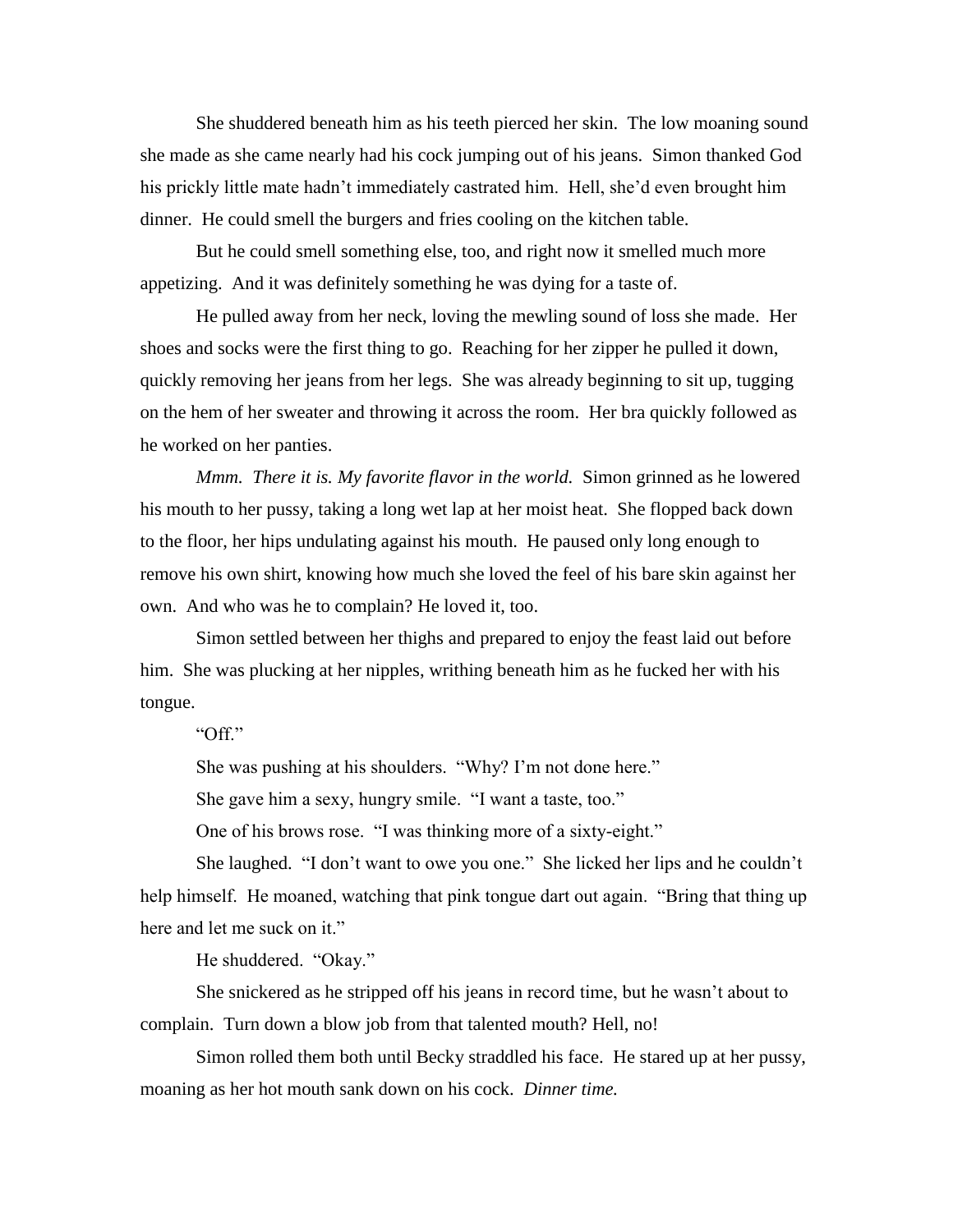*Oh, fuck.* Becky did her best to concentrate on the hot iron bar sliding in and out of her mouth, but Simon's mouth kept her distracted. His tongue danced around her clit and she had to move with it. She could feel her orgasm dancing around the edge of her senses. She just needed a little bit more...

Simon bucked into her mouth, reminding her of what her job was. Trying not to grin she slid her lips down his shaft, taking his musky taste onto her tongue. She hummed around him, showing him how much she loved what they were doing, and was rewarded by his broken moan.

Becky pulled back and laved the head of his cock with her tongue, tasting his salty essence. In response he shoved what felt like three fingers into her, strumming her clit with his tongue.

Becky shrieked around him, her orgasm hitting her so fast she had no time to prepare.

Simon pulled out from under her, muttering darkly. He grabbed hold of her hips and pulled, impaling her on his rock hard cock. "Fuck."

"Simon." She backed into him, squeezing her muscles as hard as she could. The added tightness did the trick. Within a few strokes Simon was coming, his guttural yell music to her ears.

With a soft sigh he released her and they collapsed to the floor. Simon's warm weight settled at her back. "God, I love you."

Becky smiled wickedly. "Simon?"

"Hmm?" His voice was fucked-out sleepy.

"You're phone's ringing."

He chuckled into her neck just as the phone began to ring.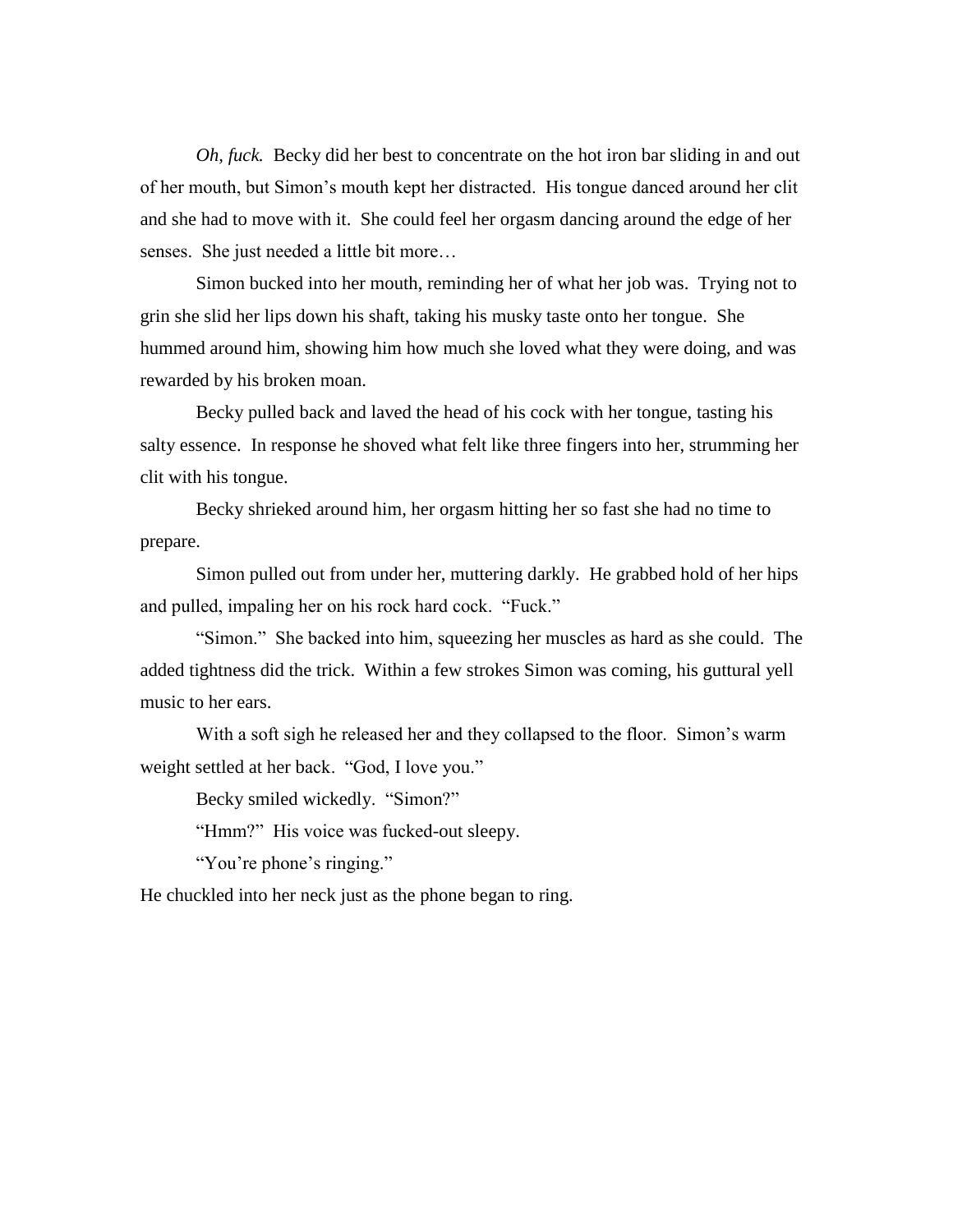# **The Ornament**  *Part Three: Adrian and Sheri*

By Dana Marie Bell

"Oh, Christmas tree, oh Christmas tree, why don't I know the stinking words. Ya dada da, ya dada da, nobody knows the stinking words." Sheri bit her lip to keep from laughing as Emma belted out the wrong words to Christmas song. "Oh please. Do you know them?"

"No. That's why I don't sing it." Sheri could hear Becky rummaging through the ornament box, her voice absent as she answered Emma's question.

"When do we close again?" Emma's enthusiasm was beginning to get to her. This would be Sheri's first real Christmas in years, and she was planning on enjoying every minute of it with her new mate, Adrian.

"Emma!" Becky's voice was full of laughter. "Christmas Eve is still two days away."

"Your point?"

"Didn't you say Max was hinting at something special for then?"

"Yes."

"So why are you so hyper now?"

"Hello! Max and surprises. Last time he surprised me I found myself mated to him and contemplating kitty condos." Sheri choked on a laugh. Listening to Emma and Becky talk was one of the highlights of her day. "And because of the mating the surprise isn't going to be something like, 'That chick over there is having my love child', so it can't be bad, right?"

Becky was silent.

"Right?" Emma sounded worried, but Sheri wasn't sure why. Max would walk over broken glass barefoot if Emma asked him to. "Becks! He can *not* tell me that."

"Oh no! No, of course not," Becky laughed nervously. "No way." She scurried into the back room. "Need more tinsel!"

*Hmm. I wonder what she's up to?*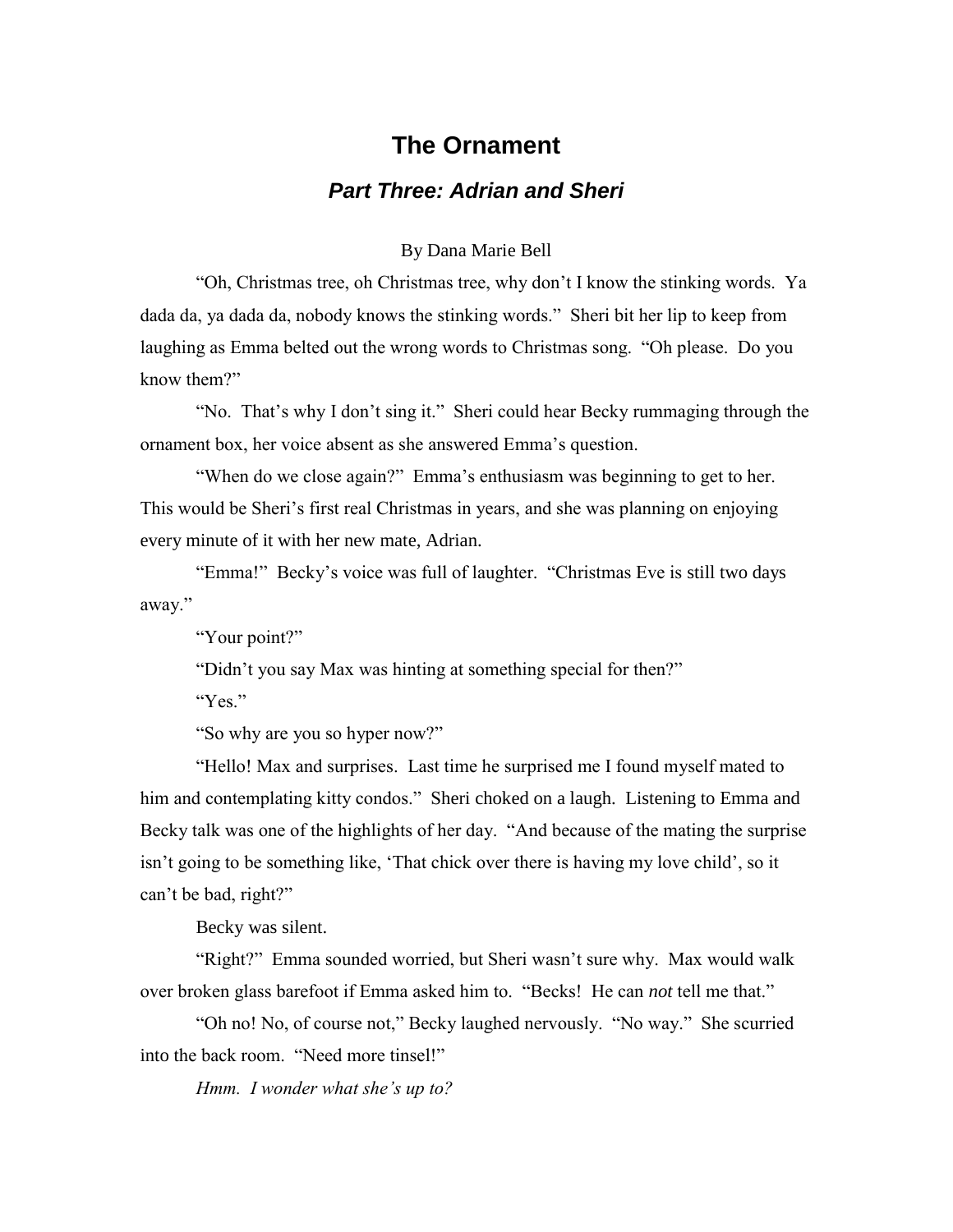Sheri shrugged and continued to hang the lights. Under her breath she sang, "Oh Tannenbaum, oh Tannenbaum, Wie grün sind deine Blätter! Du grünst nicht nur zur Sommerzeit, Nein auch im Winter, wenn es schneit. Oh Tannenbaum, oh Tannenbaum, Wie grün sind deine Blätter!"

From behind the curtain came two laughing voices. "Show-off!" Sheri threw her head back and laughed. God, it was good to finally have a home.

Adrian stared at his home, his lips twitching. "Think she'll see it?"

Max and Simon stared at him like he'd lost his fucking mind. Maybe he had. Perhaps the cheery penguin Ferris wheel with the megawatt spotlight under it had been a tad much, but he wanted to make sure his legally blind mate would see everything she could of what he'd done for her.

Huge colored lights blazed from the roof. An outdoor Christmas tree sat on the front porch, it's blinking lights and spinning stand making a unique statement. Dancing dolls in cute Christmas costumes littered the front lawn, an animatronic Santa grinning down at them all. Every now and them it would "Ho ho ho!" in a loud, booming voice, startling the birds out of the trees.

It was perfect.

Adrian couldn't take his eyes off it. No way could Sheri miss *this*.

Sheri stepped off the bus, Jerry's lead firmly in her hand. It wasn't far to the front door of Adrian's house, but it was better to be safe than sorry, especially when crossing a street. She stepped carefully down the curb, Jerry leading her serenely across until her feet were once again on the pavement.

As they walked Sheri thought she could hear the "Ho ho ho!" of an overenthusiastic Santa. Shrugging she kept going, serene in the knowledge that it couldn't possibly be coming from *her* house.

By the time she reached her front door that serenity was broken. She slowly lifted the dark glasses from her face but snapped them back down again as the blinding glare of the floodlight hurt her sensitive eyes. She walked around the lawn, taking in the five foot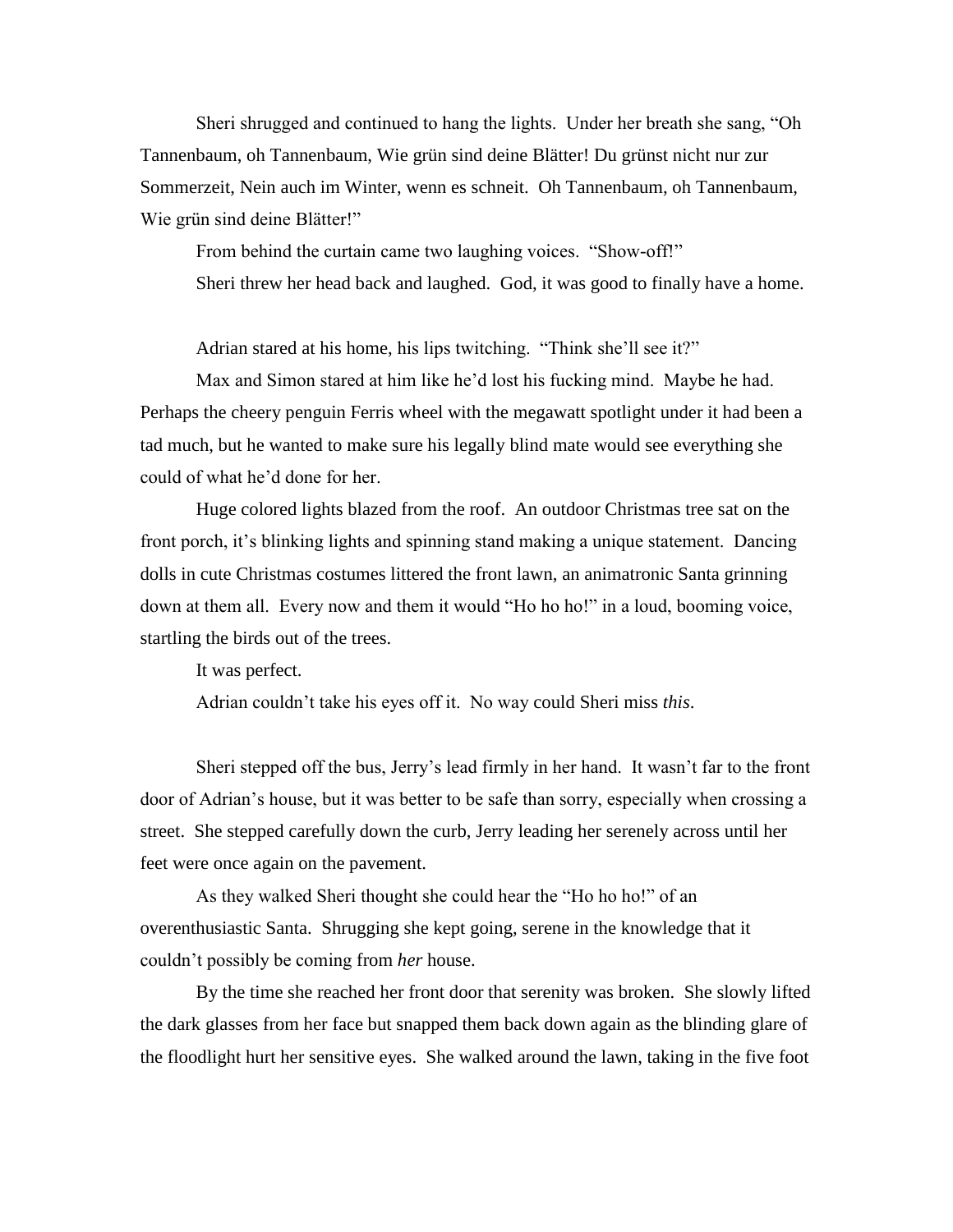moving Santa, the seven foot tall Ferris wheel, the dancing dolls and the revolving Christmas tree.

"What the *fuck?*" Sheri pulled out her cell phone and dialed Emma. She knew Adrian had been with Emma and Becky's mates Max and Simon. She wondered what horrors had been perpetrated on the other womens' lawns.

"Really? A blow up snow globe?"

"Yup. And do you know what those things look like outside of a store?" Emma's voice was glum as she drove Sheri home from Frank's diner. Sheri had a meal for Adrian at her feet, but she wasn't sure if she would give it to him or not. As much as she'd preached acceptance to Emma and Becky she wasn't sure if she could take her own advice.

"Okay, you win." Emma pulled into Sheri's driveway, her voice filled with amused horror. "Holy moly. That's a lot of lights."

Sheri sighed. "I know." She opened the car door. "I'd say be careful, since it's getting dark out, but I don't think that'll be a problem."

"No, I'm pretty sure space aliens could navigate by this light." Emma waited until Sheri had Jerry and Adrian's dinner before waving goodbye, pulling out onto the street and heading for her own home.

Sheri turned for the front door, hoping she was ready to forgiver her mate for what he'd done to their lawn. She knew him. His heart was in the right place.

But by this time his eyeballs had to be practically burned out of his head. "Ho ho ho!"

Sheri took a deep breath, opened the front door and stepped into her home.

"Sheri?"

"Hmm?"

"Mad at me?"

*Mad at him?* How could she be mad at him? He'd started a fire in his fireplace, had set up fresh fruit and wine, and a blanket for them to rest on. He'd even taken her shoes off, covering her with another blanket before he'd finally eaten his dinner, seeing to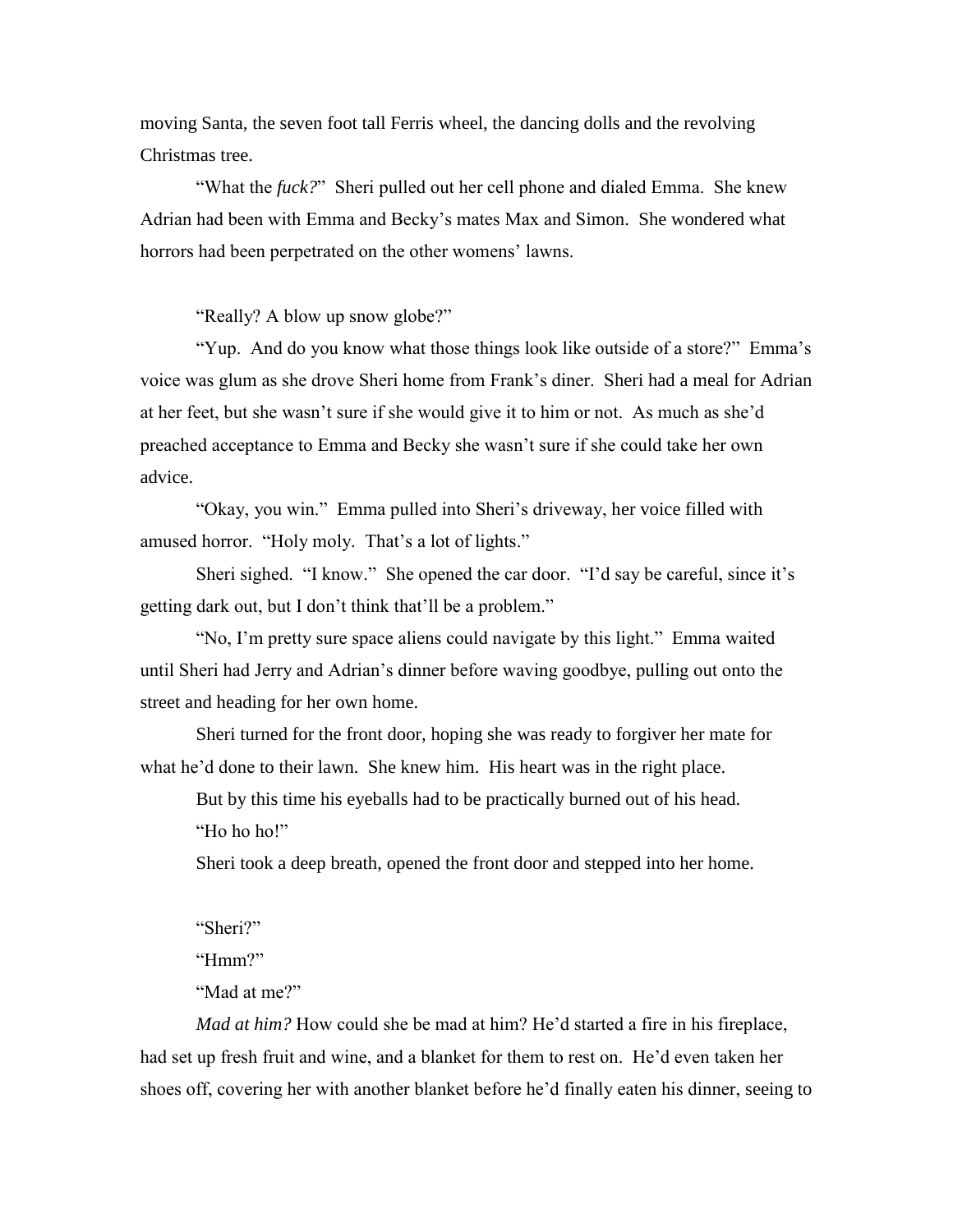her comfort before his own. In the corner a Christmas tree twinkled, delicate stars of light in the green blur of its branches.

So what if he was trying to get out of the dog house? He was doing a pretty good job of it! "Mm-mmm"

Now he was cuddled up at her back, his big strong arms wrapped around her, his wine glass dangling from his fingers as he nibbled at her ear. "Good."

She smiled. Her big bad Marshall sounded relieved.

"Do you want to tell me what is really going on?"

"I don't know what you're talking about."

She turned, staring up into his face.

He smiled. "Can't I do something nice for my mate?"

"Adrian. The front yard is *not* nice."

"Our kits will love it."

"We're not pregnant."

"Yet."

She licked her lips, her heart racing. "For a man who didn't want a mate you're suddenly eager for kits."

He kissed her shoulder, those chocolate eyes of his beginning to turn gold. "You've persuaded me of the error of my ways."

"You are so full of it."

His face was serious as he lifted it from her shoulder. "Am I?"

"What are you saying?"

He smiled. "There's something for you on the tree. It's the only bit of gold there. Can you bring it to me, please?"

Her eyes drifted to the tree Adrian had put up in their living room. He'd decorated it in burgundy and silver. Finding something made of gold should be a piece of cake. "Okay, but I'm all toasty and comfy. It had better be worth it."

His voice drifted over to her as she made her way to the tree. "I think it will be."

She would have thought he'd make the ornament easy to find, all things considered. She was delighted to find that he hadn't, challenging her to look for it by hiding it in the branches near the top, towards the back. She pulled the gold ornament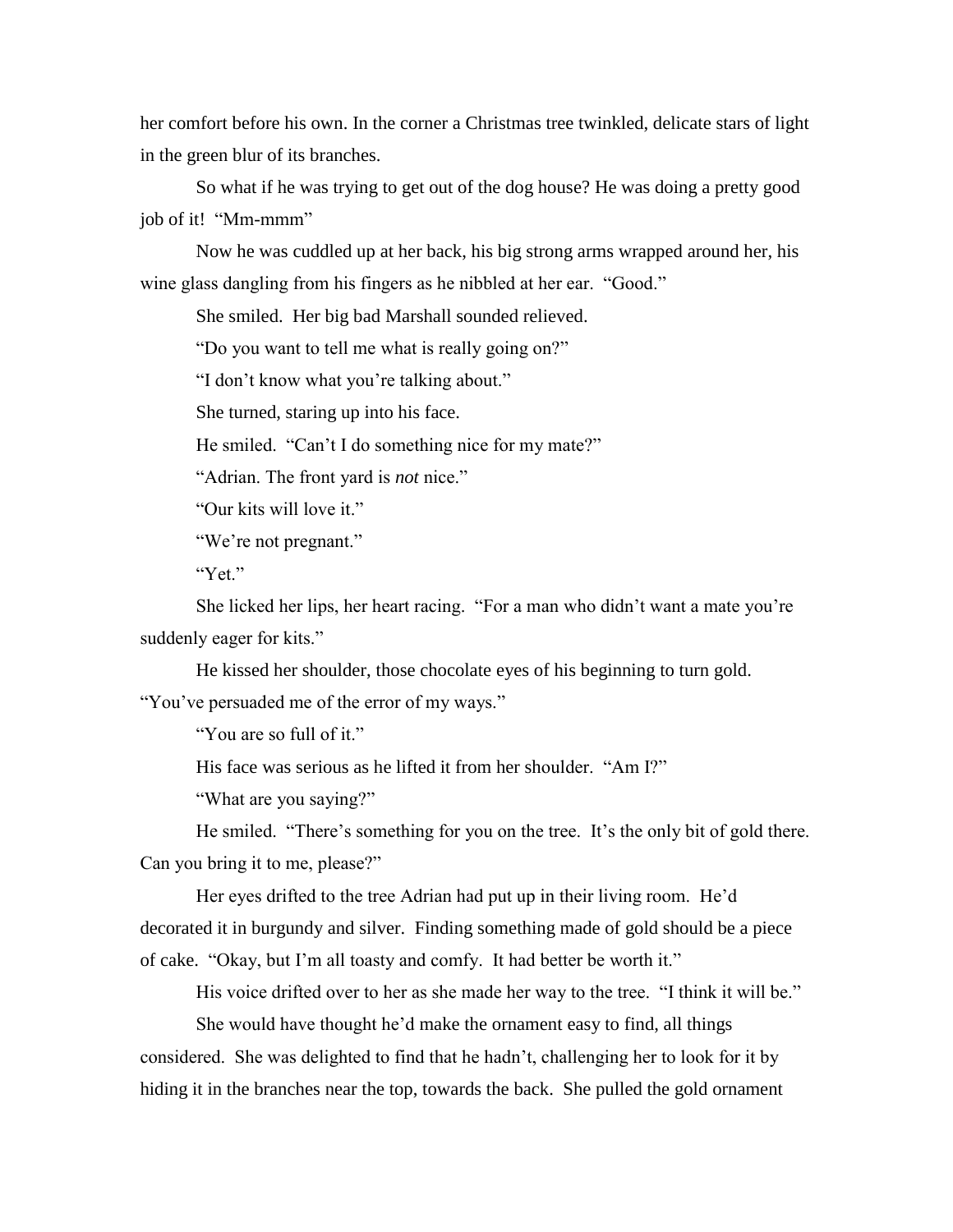down and brought it to him. She could feel hinges on one side, and what could be a latch on the other. Delicate gold filigree was a delight to her fingers.

She settled back down into the blankets, wrapping his arms around her again. "Okay, I have to say it. What's up Doc?"

"I should spank you for that."

She wiggled her ass against him. "Oh, baby."

He laughed and plucked the ornament out of her hands. He turned it so she could see the engraving. "Did you see this?"

She brought his hand close so that she could read the words. *Adrian and Sheridan 2009*. "Should I open it?"

"Actually, I think that's my job." He opened the latch, showing her a ring. A princess cut diamond was flanked on either side by pear shaped rubies. "Marry me, princess."

*Perfect. God, he was so fucking perfect.* "Yes." She watched, tears in her eyes, as he slipped the ring on her finger. "But you're still taking at least half that stuff off the front lawn." Especially the seven foot Ferris wheel with the penguins and, God, the spotlight under it so you couldn't miss it. She was pretty sure the space shuttle could find their lawn.

But all of that was forgotten as her mate leaned over her, taking her down on the couch, intense heat in his golden eyes. She arched her neck eager for his mouth to fin the mark he'd claimed her with, bringing her home for all time.

Adrian bent over his snow princess, the urge to fuck her until they both passed out so strong he shook with it. But she deserved more than that tonight. Instead, he was going to make love to her until neither of them could stand it.

He eased up her sweater, the soft cashmere like fur beneath his hands. Those luscious breasts of hers popped free, barely covered by the lace of her bra. He smiled, cupping the soft globes in both hands, his thumbs gently strumming her nipples. She gasped, her eyes closing, but not before he saw the flash of red in her gaze. Fuck, he loved it when her eyes changed, the pale blue turning red hot. She arched her back to allow him to unhook her bra, an invitation he gladly accepted. The bra dropped to the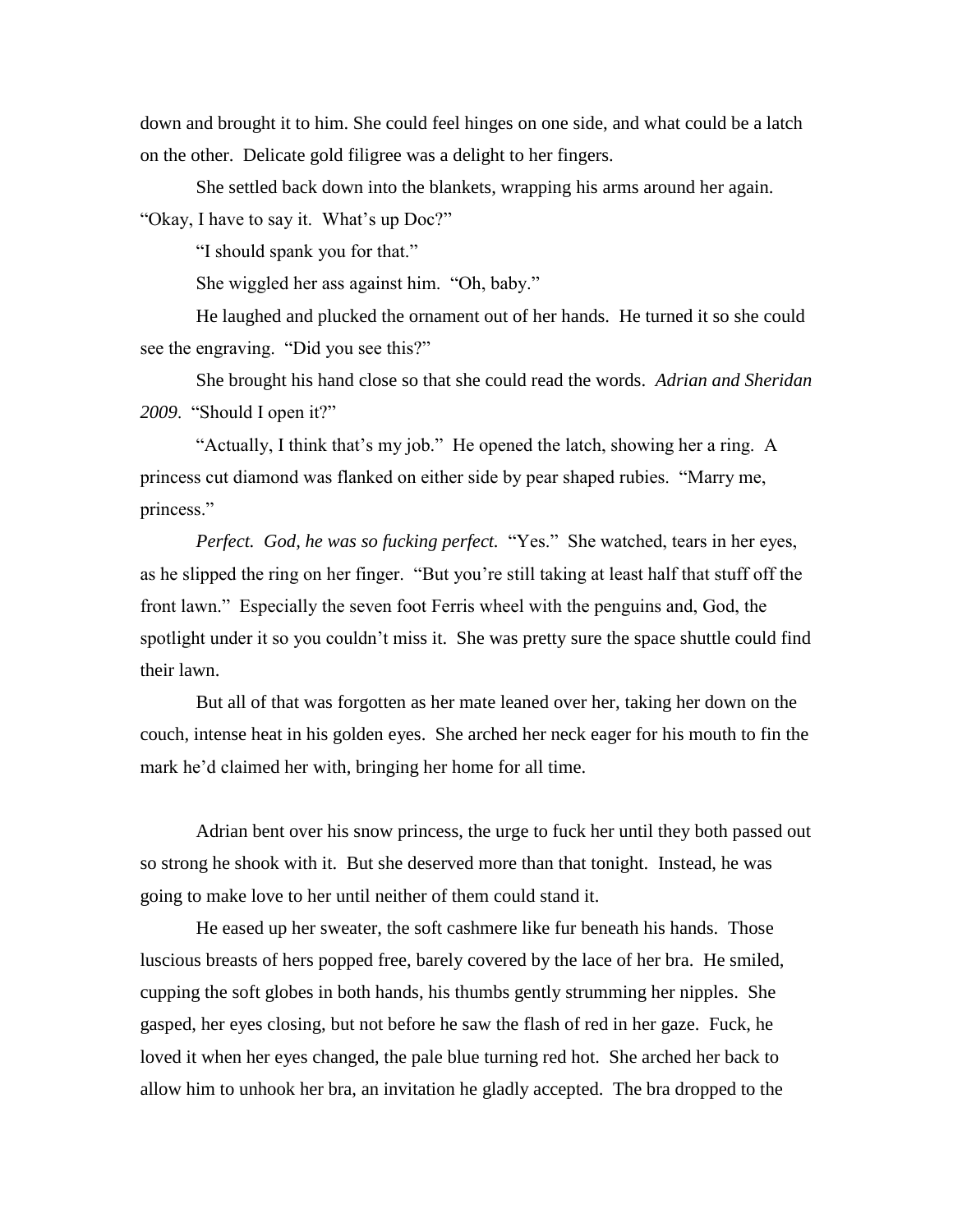floor without a care. His eyes feasted on the pale perfection under him, his mouth salivating at the urge to taste what she so sweetly offered. He lowered his lips, sucking one of her pale, puckered nipples into his mouth, his tongue paying homage to her.

"Oh, Adrian."

Her sigh was rough with need, but he wasn't done with her yet. Tonight was all about her. He was going to make it a night to remember, for both of them.

He was going to kill her with pleasure. He nibbled and suckled at her breast like it was gourmet chocolate, savoring every bite until she was ready to scream. Then he moved to the other breast and repeated the process.

When she tried to move her hands down to his pants he stopped them, his gaze commanding. "No. Not yet." He palmed her breasts, staring down at them possessively. "I'm not done."

"I am." She wriggled under him, thrusting her hips up into him, tempting him to move on to the main event, damn it. If her panties got any damper her jeans would be soaked through!

Adrian licked right between her breasts, the rasp of his tongue sending shivers down her spine. He began a slow descent down her body, licking and nibbling at her stomach. His five o'clock shadow tickled her side, sending her into giggles.

His body was a blur to her eyes, but to her other senses he was a rich cornucopia of sensations and scents that drove her wild. His heated musk tickled her nose, his arousal evident in more than the hard ridge behind his slacks. She stroked his shoulders, the fine button down shirt sliding over his smooth skin, biting her lip in anticipation as he undid the snap of her black jeans. "Love you so much," he whispered, sliding them down her legs. He placed a chaste kiss on top of her panties before sliding them off, too.

Now she was completely naked and he was completely clothed. She shivered in anticipation, knowing exactly what all that cloth would feel like against her sensitive skin.

He lapped at the top of her pussy, the edge of his tongue barely grazing her clit. She buried her fingers in his hair, urging him to go lower. He did, laving her pussy with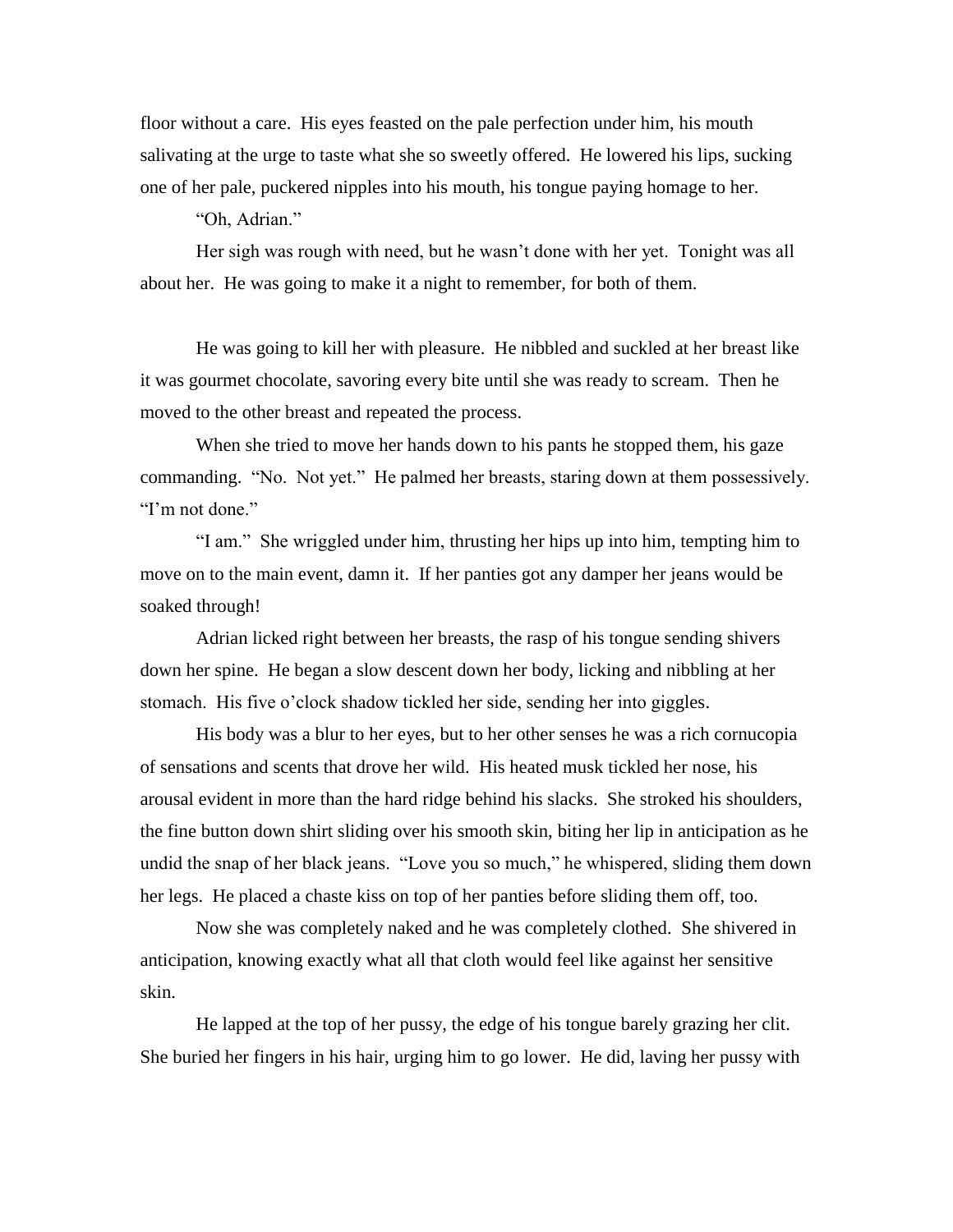his tongue in long, smooth strokes, dipping the tip inside her occasionally until she was moving under him.

"Please, Adrian."

With another kiss to her stomach he rose above her. She could hear his zipper being lowered and reached out, desperate to feel his hard, velvet cock in her hands. It sprung free, landing in her palms, his scent that much stronger to her senses.

She had to have a taste. Bending forward she took the head into her mouth and lapped up the pre-come, delighting in his flavor.

She took him down her throat, his purr of desire music to her ears.

Adrian couldn't help himself. He gathered that nearly white, baby soft hair into his fist and began moving his hips, fucking into her mouth with long, slow strokes. How she'd managed to turn this around on him he wasn't sure, but he wasn't about to pull out of the wet heaven of her mouth, either. He watched as his cock slid between her lips, the bliss on her face almost his undoing.

His orgasm was rising to the surface too quickly, his spine shivering as he tried to hold it off. He pulled her off of him, her mew of disappointment almost making him shove himself back into her mouth.

But he had other plans. He stood up, hoping she could see the feral grin on his face. "Bend over the arm of the sofa, princess."

She grinned up at him and quickly complied. "Are we done playing?"

He growled as he thrust inside her. "Yup. Playtime's over."

"Oh, goody," she breathed, bucking back into him. "I want to come."

"Your wish is my command, princess." He began fucking her rapidly, too close now to take it slow. The warm clasp of her pussy muscles massaged him, the pleasure almost more than he could bear. He reached around her hips and strummed her clit, breaking her rhythm, her pussy spasming around him

"Adrian, so close." Her eyes were closed, her face a mask of bliss. He knew exactly what to do to send her over the edge.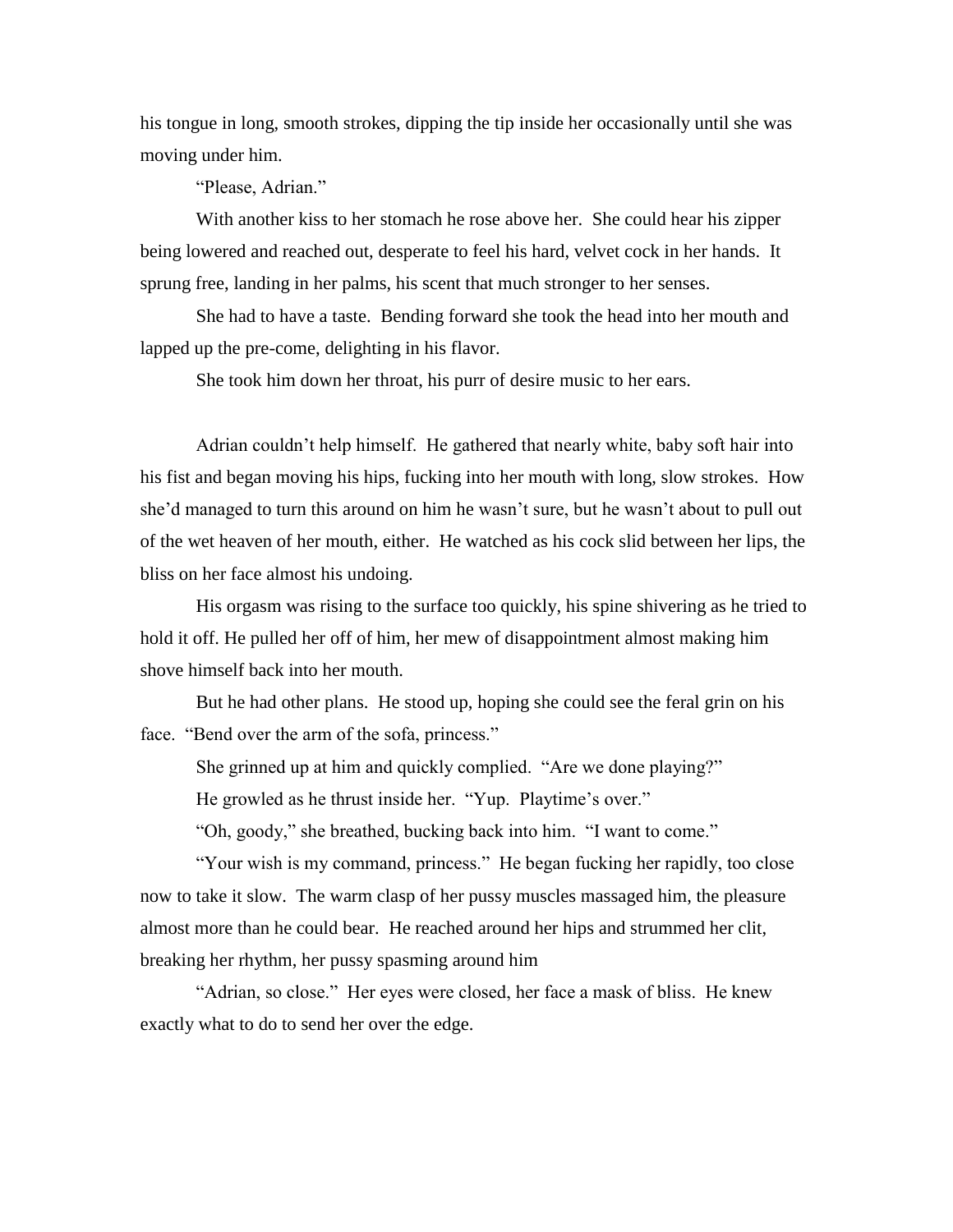Without pause he bit down, marking her again, sending her into an orgasm that robbed her of breath. With a snarl he joined her, the black tide of his orgasm overcoming him as he emptied himself inside her pale body.

Breathing hard he pulled his teeth from her skin, lapping at the mark he'd left behind. She sighed, snuggling down onto the sofa, those pale red eyes of hers soft and dreamy. He settled in behind her, making sure she was securely in his arms, before drifting off to sleep, his huger sated. For now, anyway.